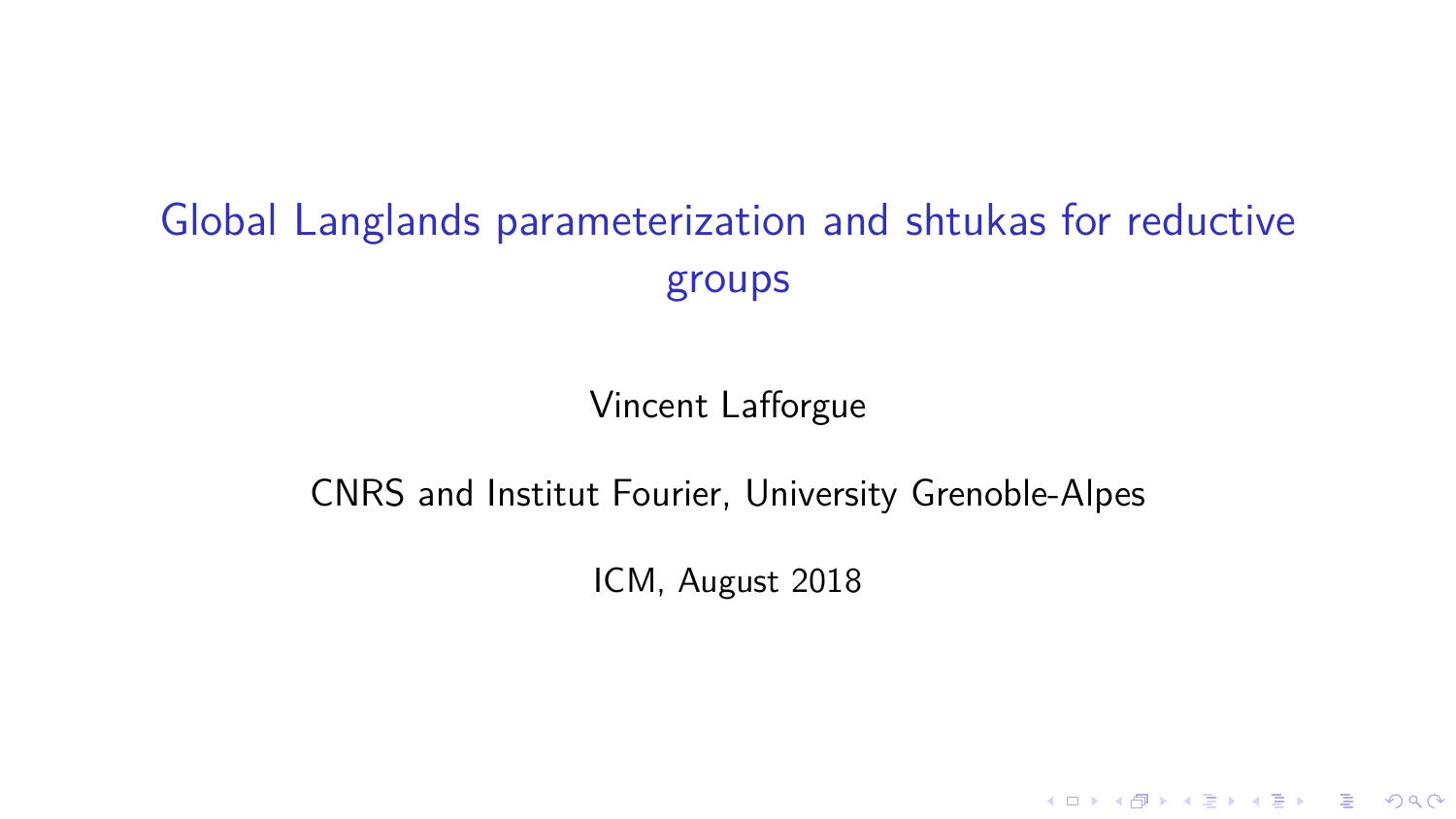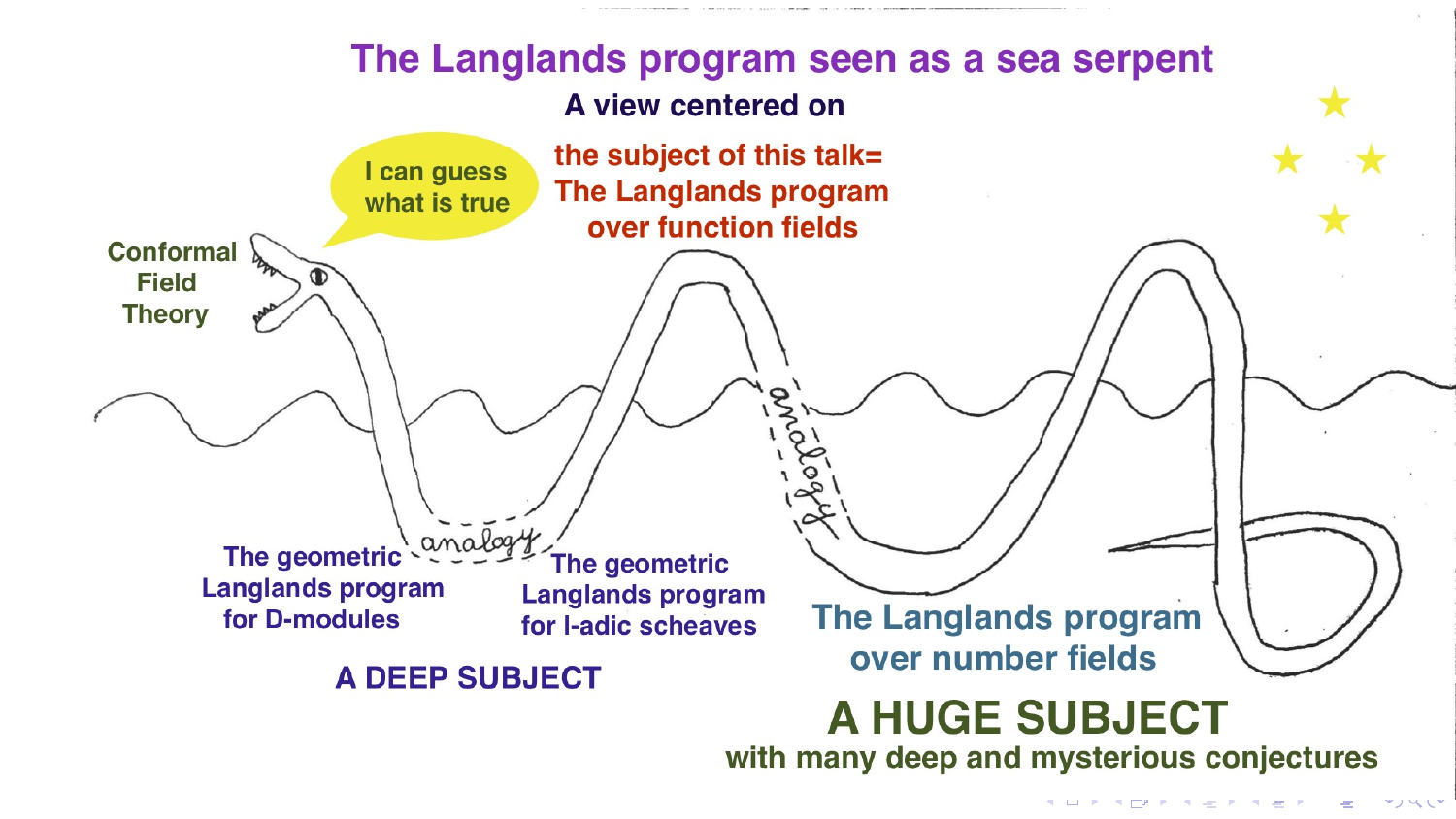#### Preliminaries.

The Langlands program involves arbitrary reductive groups over "global fields", i.e. number fields and function fields.

In this talk a ring means a commutative unital ring, i.e. a set with commutative operations  $+$ ,  $\times$ , elements 0, 1 satisfying usual axioms. An example is the ring  $\mathbb Z$  of integers.

A field is a ring where any non zero element is invertible.

An example is the field of rational numbers  $\mathbb{Q} = \{a/b, a, b \in \mathbb{Z}, b \neq 0\}$ .

A number field is a finite extension of  $\mathbb{Q}$ , i.e. a field generated over  $\mathbb{Q}$  by roots of a polynomial with coefficients in Q.

The next 6 slides give a short introduction in the more familiar case of  $GL_n$  over  $\mathbb{Q}$ .

Then the rest of the talk will be about arbitrary reductive groups over function fields.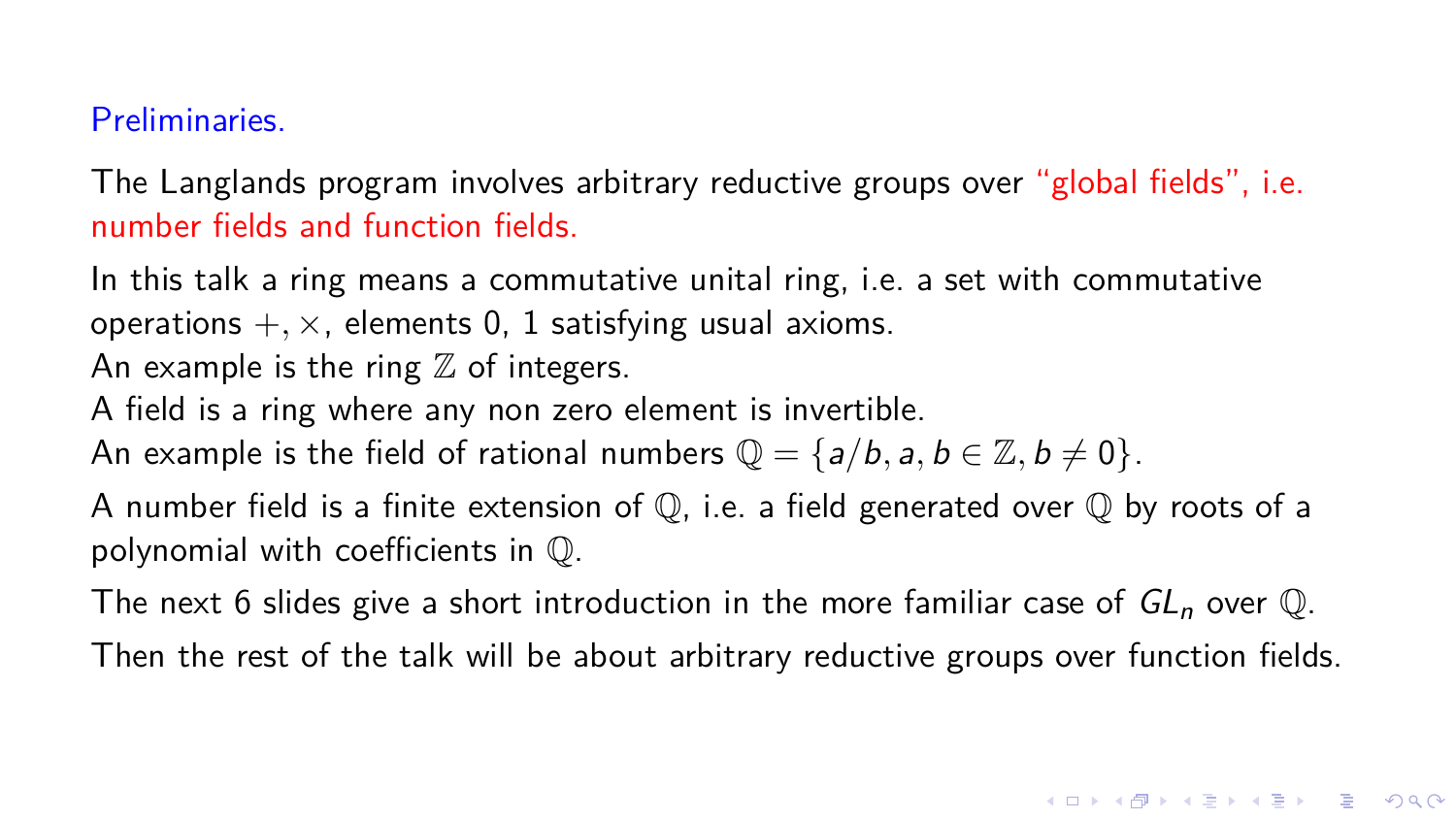The case of  $GL_n$  over  $\mathbb Q$  : automorphic forms without level.

The vector space of automorphic forms without level for  $GL_n$  over  $\mathbb Q$  is

$$
L^2(\mathcal{L},\mathbb{C}) \quad \text{where} \quad \mathcal{L} = GL_n(\mathbb{Z}) \backslash GL_n(\mathbb{R}).
$$

The space  $\mathcal L$  classifies the lattices in  $\mathbb R^n$ , i.e. the couples  $(\mathcal M, \iota)$ , where

 $\blacktriangleright$  M is free  $\mathbb{Z}$ -module of rank *n*.

 $\blacktriangleright$   $\iota : \mathcal{M} \to \mathbb{R}^n$  is a discrete embedding of  $\mathcal{M}$  in  $\mathbb{R}^n$ .

Indeed if we fix a basis of M as a Z-module, i.e. an isomorphism  $\mathcal{M} = \mathbb{Z}^n$ , *ι* is given by a matrix in  $GL_n(\mathbb{R})$  and to forget the choice of the basis of M we take the quotient by  $GL_n(\mathbb{Z})$ .

The Hilbert space  $L^2(\mathcal{L},\mathbb{C})$  is equipped with a unitary representation of  $GL_n(\mathbb{R})$  by right translations on  $\mathcal{L} = GL_n(\mathbb{Z}) \backslash GL_n(\mathbb{R})$ .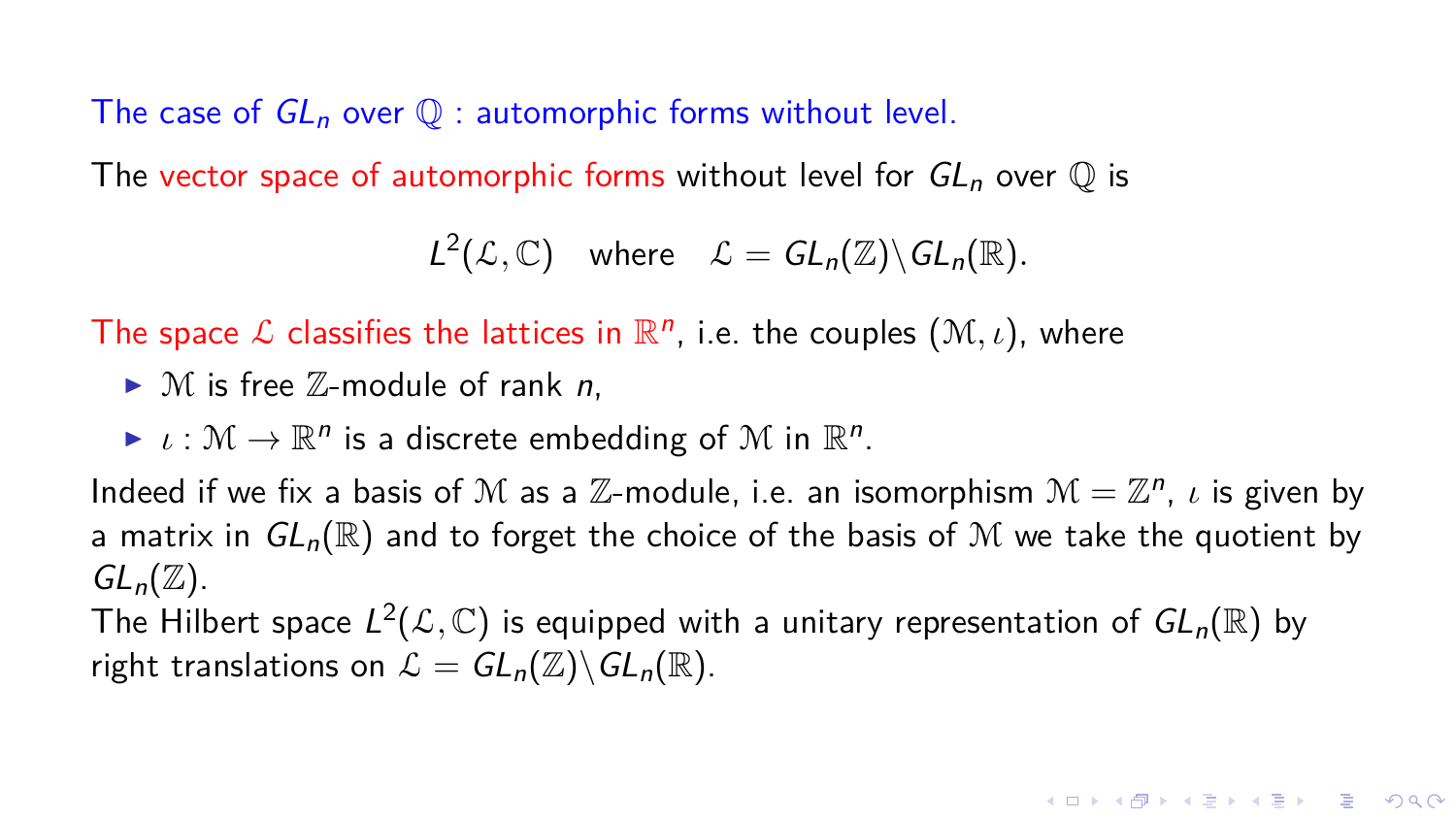#### The case of  $GL_n$  over  $\mathbb O$  : unramified Hecke operators.

For any prime number p and any  $\lambda = (\lambda_1, ..., \lambda_n)$ , where  $\lambda_1, ..., \lambda_n$  are integers and  $\lambda_1$  > ... >  $\lambda_n$  > 0, we have the unramified Hecke operator

$$
T_{\lambda,p}: L^2(\mathcal{L}, \mathbb{C}) \to L^2(\mathcal{L}, \mathbb{C})
$$

$$
f \mapsto [(\mathfrak{M}, \iota) \mapsto \sum_{\mathcal{M}'} f(\mathcal{M}', \iota|_{\mathcal{M}'})]
$$

where the finite sum is taken over all sub- $\mathbb{Z}$ -modules  $\mathcal{M}' \subset \mathcal{M}$  such that this inclusion is a modification at p with elementary divisors  $(\lambda_1, ..., \lambda_n)$ , and  $\iota|_{\mathcal{M}'}$  is the embedding of  $\mathcal{M}'$  in  $\mathbb{R}^n$  obtained by restriction of  $\iota$  to  $\mathcal{M}'$ .

We say that an inclusion  $\mathcal{M}' \subset \mathcal{M}$  is a modification at p with elementary divisors  $(\lambda_1, ..., \lambda_n)$  if there exists a basis  $(e_1, ..., e_n)$  of M over Z such that

$$
\mathcal{M}'=\mathbb{Z} p^{\lambda_1}e_1\bigoplus...\bigoplus\mathbb{Z} p^{\lambda_n}e_n\quad\text{inside}\quad \mathcal{M}=\mathbb{Z} e_1\bigoplus...\bigoplus\mathbb{Z} e_n.
$$

For example when  $\lambda = (1, 0, ..., 0)$  this is equivalent to  $\mathcal{M}/\mathcal{M}' = \mathbb{Z}/p\mathbb{Z}$ .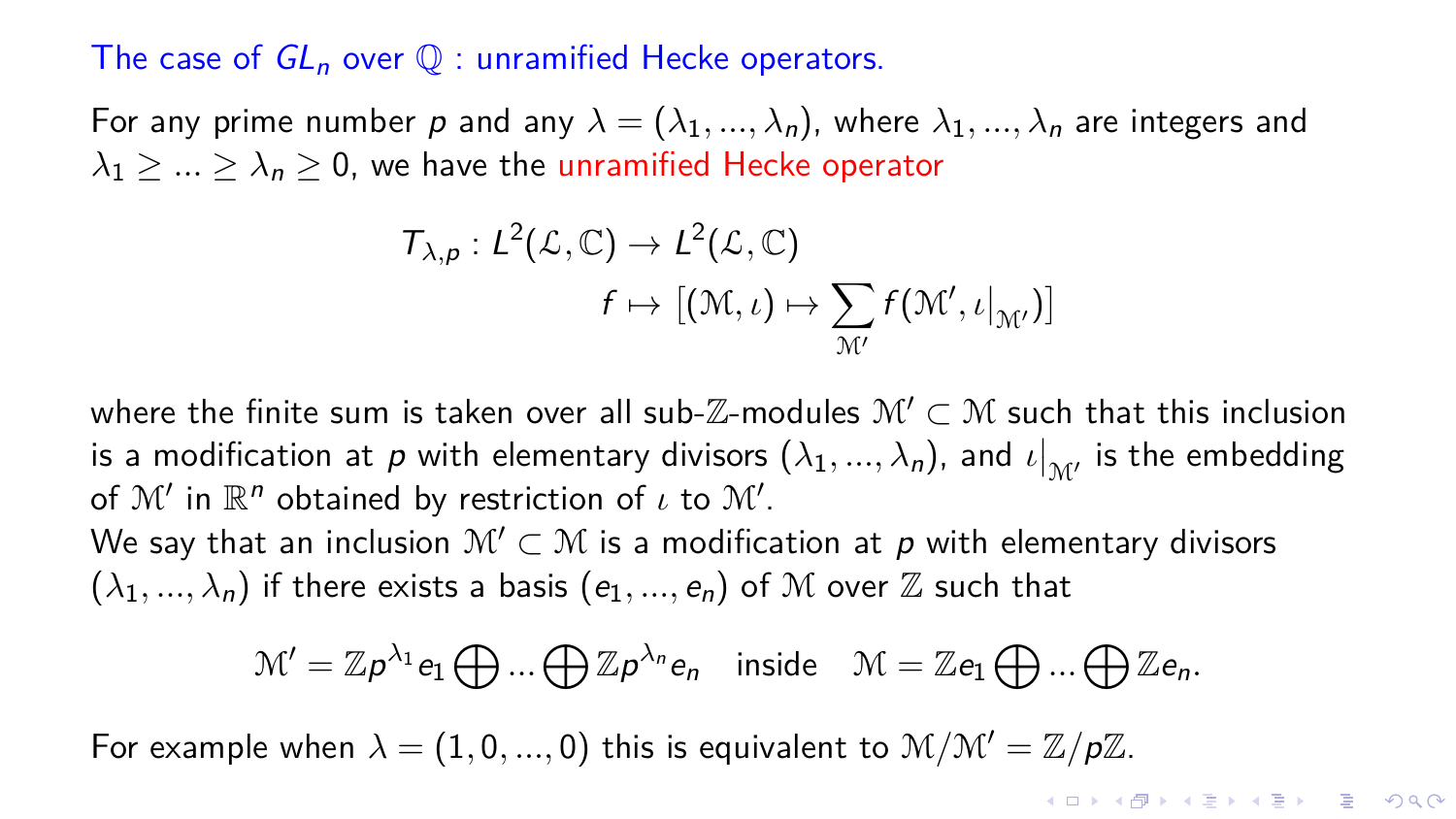### The case of  $GL_n$  over  $\mathbb{O}$  : automorphic forms with level.

More generally let  $N$  be a positive integer. The vector space of automorphic forms with level  $N$  is defined by

 $L^2(\mathcal{L}_N,\mathbb{C})$ 

where  $\mathcal{L}_{\bm{\mathcal{N}}}$  classifies lattices in  $\mathbb{R}^n$  with a level structure, i.e. triples  $(\mathcal{M}, \iota, \alpha)$  where  $(M, \iota) \in \mathcal{L}$  and  $\alpha : \mathcal{M}/N\mathcal{M} \to (\mathbb{Z}/N\mathbb{Z})^n$  is an isomorphism. The Hilbert space  $L^2({\mathcal L}_N, {\mathbb{C}})$  is equipped with the action of

- **If** unramified Hecke operators  $T_{\lambda,p}$  as before, but only for p prime to N,
- $\triangleright$  a non commutative algebra of ramified Hecke operators (not defined in this talk) for each prime number  $p$  dividing  $N$
- $\blacktriangleright$   $GL_n(\mathbb{R})$  by right translation.

Remark. The well-known holomorphic modular forms are obtained, for  $n = 2$ , as the isotypical parts of  $L^2({\mathcal L}_N, {\mathbb C})$  corresponding to the discrete series of representations of  $GL_2(\mathbb{R})$ . For  $n=1$  we obtain the Dirichlet characters.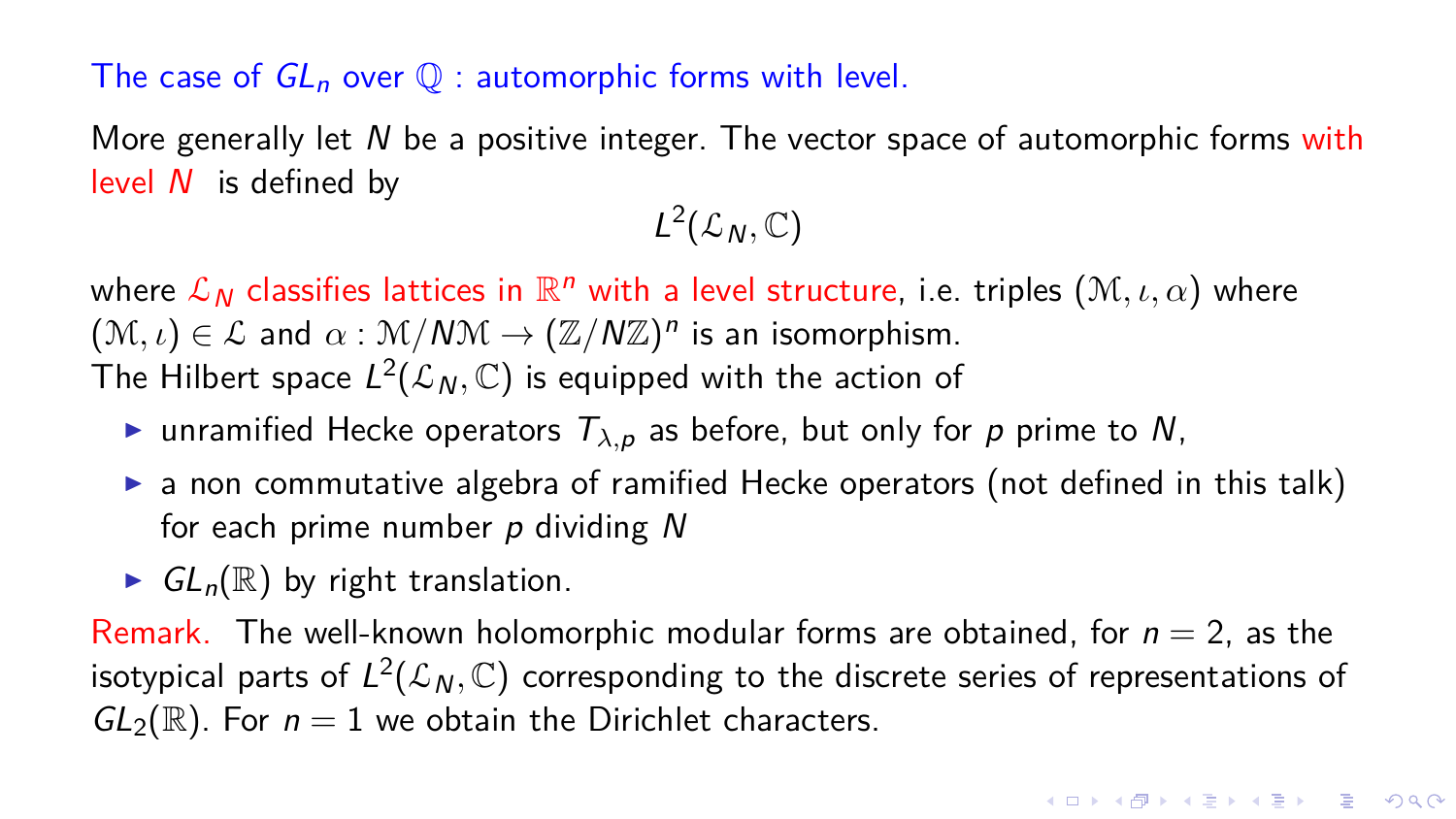## The case of  $GL_n$  over  $\mathbb Q$ : the goal of the Langlands program.

The unramified Hecke operators  $T_{\lambda,p}$  (for all p prime to N and for all  $\lambda$ ) commute with each other and we can simultaneously diagonalize them. In the setting of the previous slide, the goal of the Langlands program is

- $\blacktriangleright$  to decompose  $L^2({\mathcal L}_N, {\mathbb C})$  as a direct sum (or rather an integral) of eigenspaces for the  $T_{\lambda,p}$ , indexed by global Langlands parameters,
- $\triangleright$  to have a multiplicity formula for these eigenspaces, as representations of the ramified Hecke algebras and of  $GL_n(\mathbb{R})$  (in fact these multiplicities are well known in the case of  $GL_n$ , but not for general reductive groups and formulas were conjectured by Arthur in general).

The global Langlands parameters are representations of rank n of the Galois group of  $\mathbb Q$ , under some algebraicity conditions on the representations of  $GL_n(\mathbb R)$  which appear (these conditions have no analogue over function fields and we do not explain them for this reason).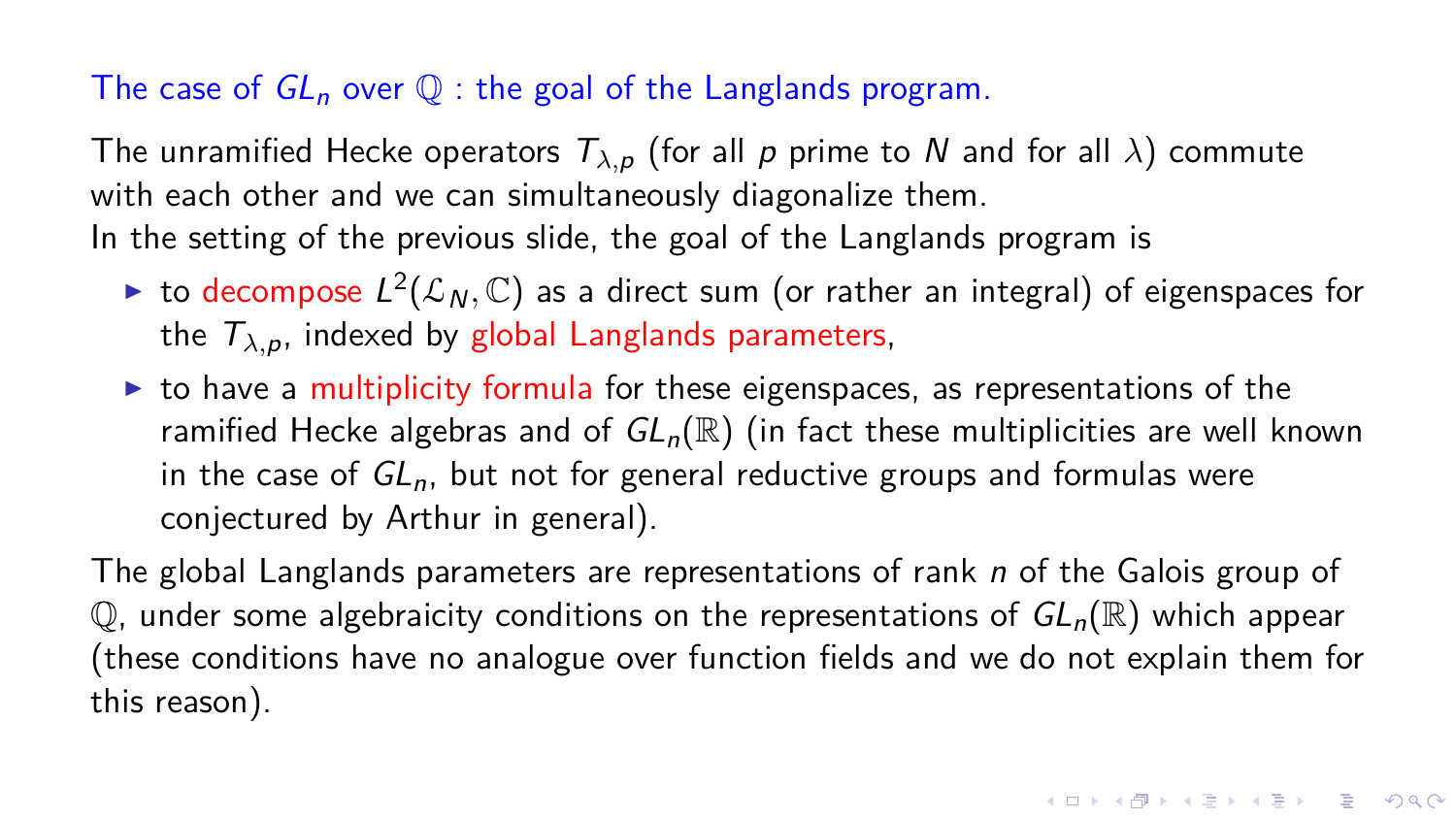## The case of  $GL_n$  over  $\mathbb Q$  : places of  $\mathbb Q$ .

In general a place of a global field  $F$  is a norm (up to equivalence, with a canonical choice in the equivalence class), and the completion of  $F$  for such a norm is called a "local field".

The places of  $\mathbb O$  are

- In the archimedean place, where the completion is  $\mathbb R$  and the archimedean norm is the usual absolute value,
- In for every prime number p, the place p where the completion is  $\mathbb{Q}_p$  and the p-adic norm of a number  $r \in \mathbb{Q}^*$  is  $p^{-\alpha}$ , where  $r = p^{\alpha}a/b$  with a, b integers non divisible by p, so that the bigger the power of p dividing r the smaller the p-adic norm of r.

For any p, we recall that  $\mathbb{Z}_p$  is the ring of elements of  $\mathbb{Q}_p$  of norm  $\leq 1$ . It is also the completion of Z for the *p*-adic norm, and also the projective limit lim<sub>n</sub> Z/p<sup>n</sup>Z. We have the product formula : for any element of  $\mathbb{Q}^*$  the product of the archimedean norm and all p-adic norms is 1. For example,  $|6|_{\mathbb{R}} = 6$ ,  $|6|_{\mathbb{Q}_2} = 1/2$ ,  $|6|_{\mathbb{Q}_2} = 1/3$  and other norms are 1.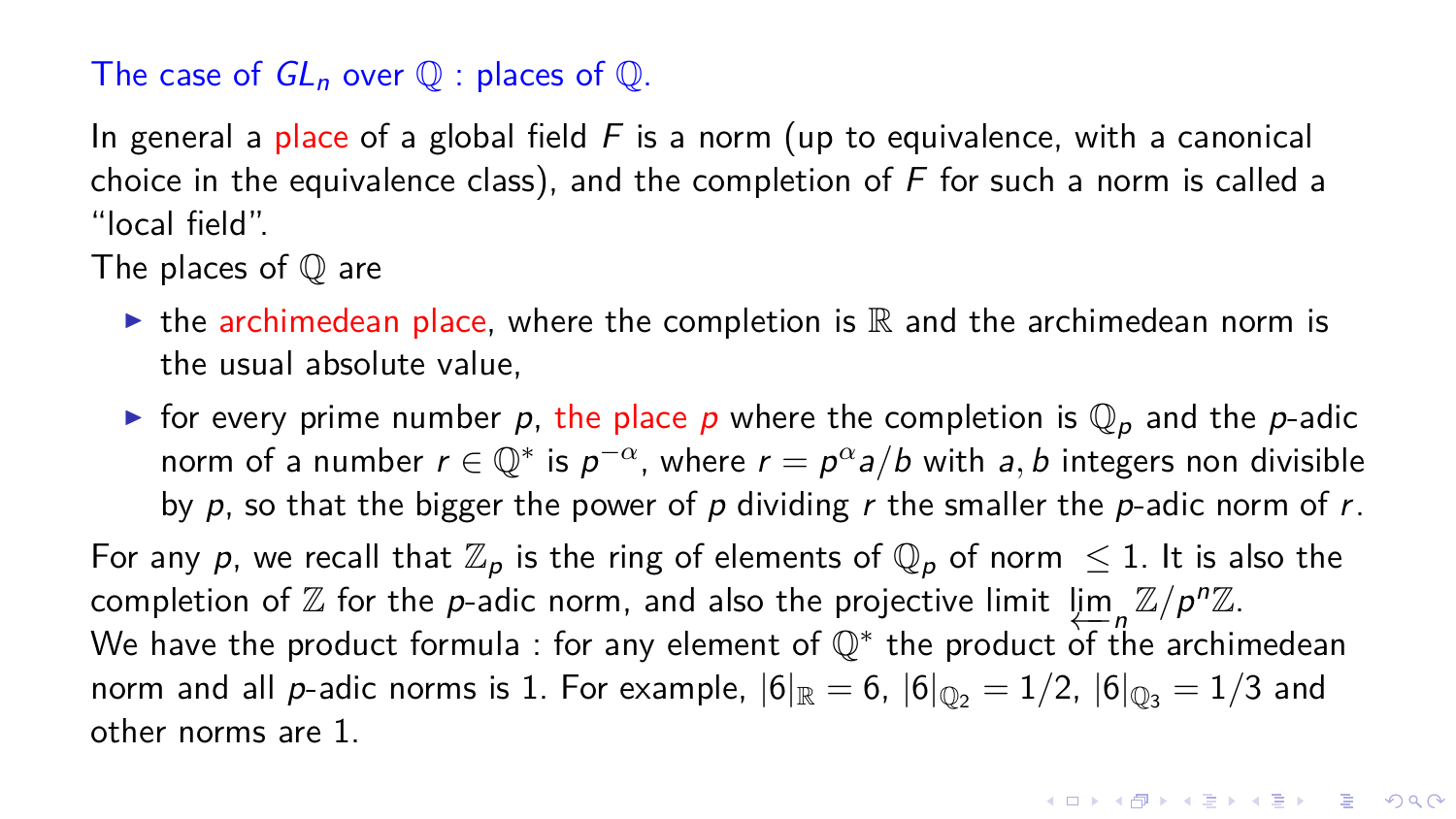## The case of  $GL_n$  over  $\mathbb O$  : adeles.

We define the restricted product  $\prod_\rho' \mathbb{Q}_\rho$  as the subring of elements of  $\prod_\rho \mathbb{Q}_\rho$  which belong to  $\mathbb{Z}_p$  for all p but finitely many.

We define the ring  $\mathbb A$  of adèles of  $\mathbb Q$  as the ring  $\prod'_P \mathbb Q_p\times \mathbb R.$ 

Then  $A$  is a locally compact ring containing  $\mathbb Q$  discretely. Indeed, by the product formula, an element of ℚ\* cannot be small in <mark>A. Moreover A/ℚ is compact.</mark>

An element of  $\mathbb O$  is in  $\mathbb Z$  if and only if it has no denominator in p for any prime number  $\rho$ , i.e. if its image in  $\prod'_p \mathbb{Q}_p$  is in  $\prod_p \mathbb{Z}_p$ . Therefore  $GL_n(\Z)\subset GL_n(\mathbb{Q})$  is the inverse image of  $GL_n(\prod_{\rho}\Z_\rho)\subset GL_n(\prod_{\rho}'\mathbb{Q}_\rho).$ We can deduce that  $\mathcal{L} = GL_n(\mathbb{Z}) \backslash GL_n(\mathbb{R})$  is equal to  $GL_n(\mathbb{Q}) \backslash GL_n(\mathbb{A}) / GL_n(\prod_p \mathbb{Z}_p).$ 

More generally, for any level N,

 $\mathcal{L}_N = GL_n(\mathbb{Q}) \backslash GL_n(\mathbb{A}) / K_N$ 

where  $\mathcal{K}_\mathcal{N} = \mathsf{Ker}(GL_n(\prod_p \mathbb{Z}_p) \to GL_n(\mathbb{Z}/N\mathbb{Z}))$  is an open compact subgroup of finite index in  $GL_n(\prod_p \mathbb{Z}_p)$ .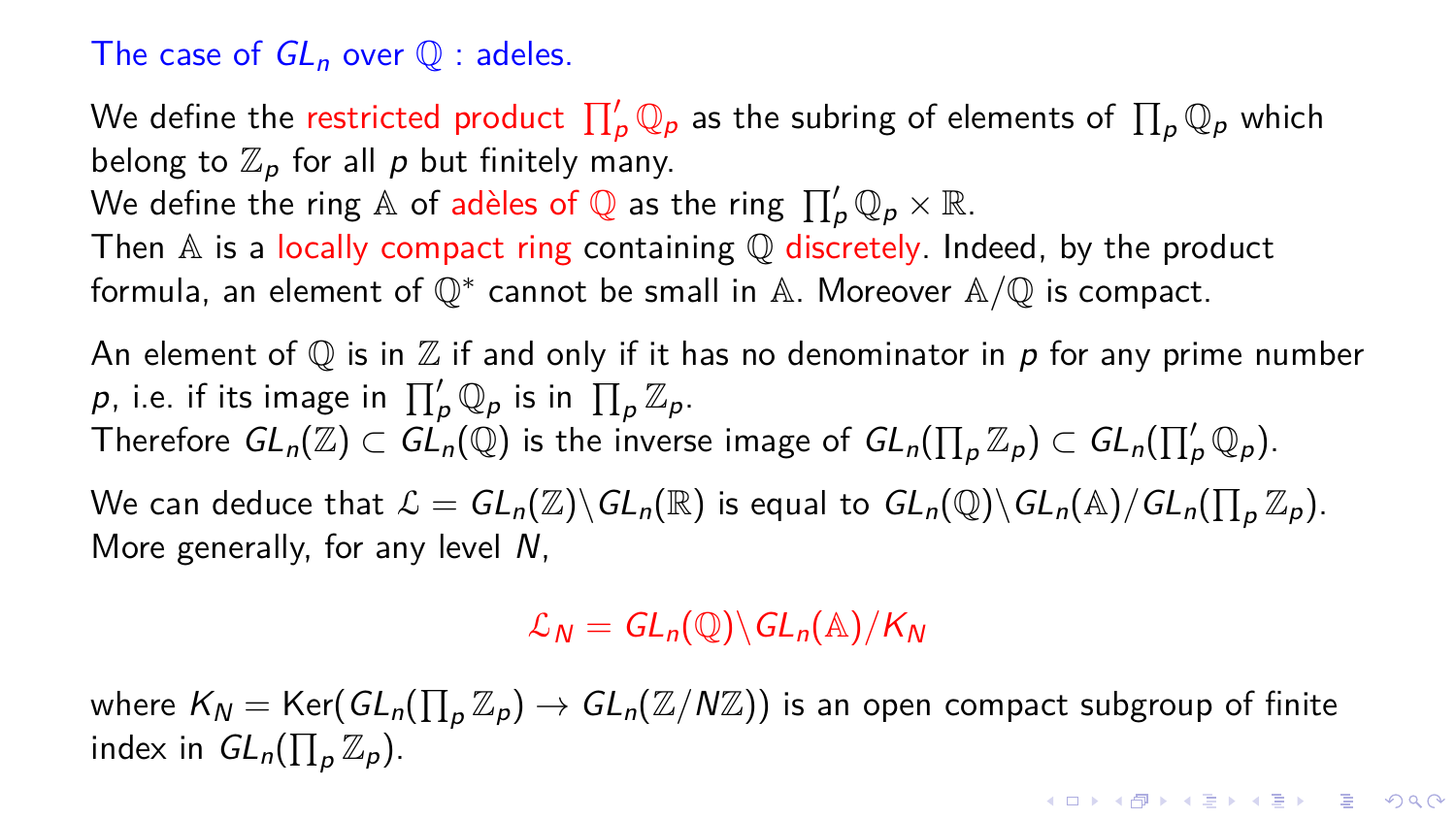The general setting for the Langlands program with arbitrary reductive groups. Let G be a reductive group over a global field  $F$ . We assume G is split to simplify. We denote by  $\hat{G}$  the Langlands dual group of G. It is the split reductive group whose weights and roots are the coweights and coroots of G. Examples :



and if G is one of the five exceptional groups,  $\hat{G}$  is of the same type.

The locally compact ring of adèles  $A$  of F contains F discretely, and the goal of the Langlands program is to decompose  $L^2(G(F)\backslash G(\mathbb A),\mathbb C)$ , as a representation of  $G(\mathbb A),$ in terms of global Langlands parameters, which are (under some algebraicity conditions in the case of number fields) morphisms from the Galois group of  $F$  to  $\widehat{G}$ . From now on we consider only function fields.**YO A REPART ARE YOUR**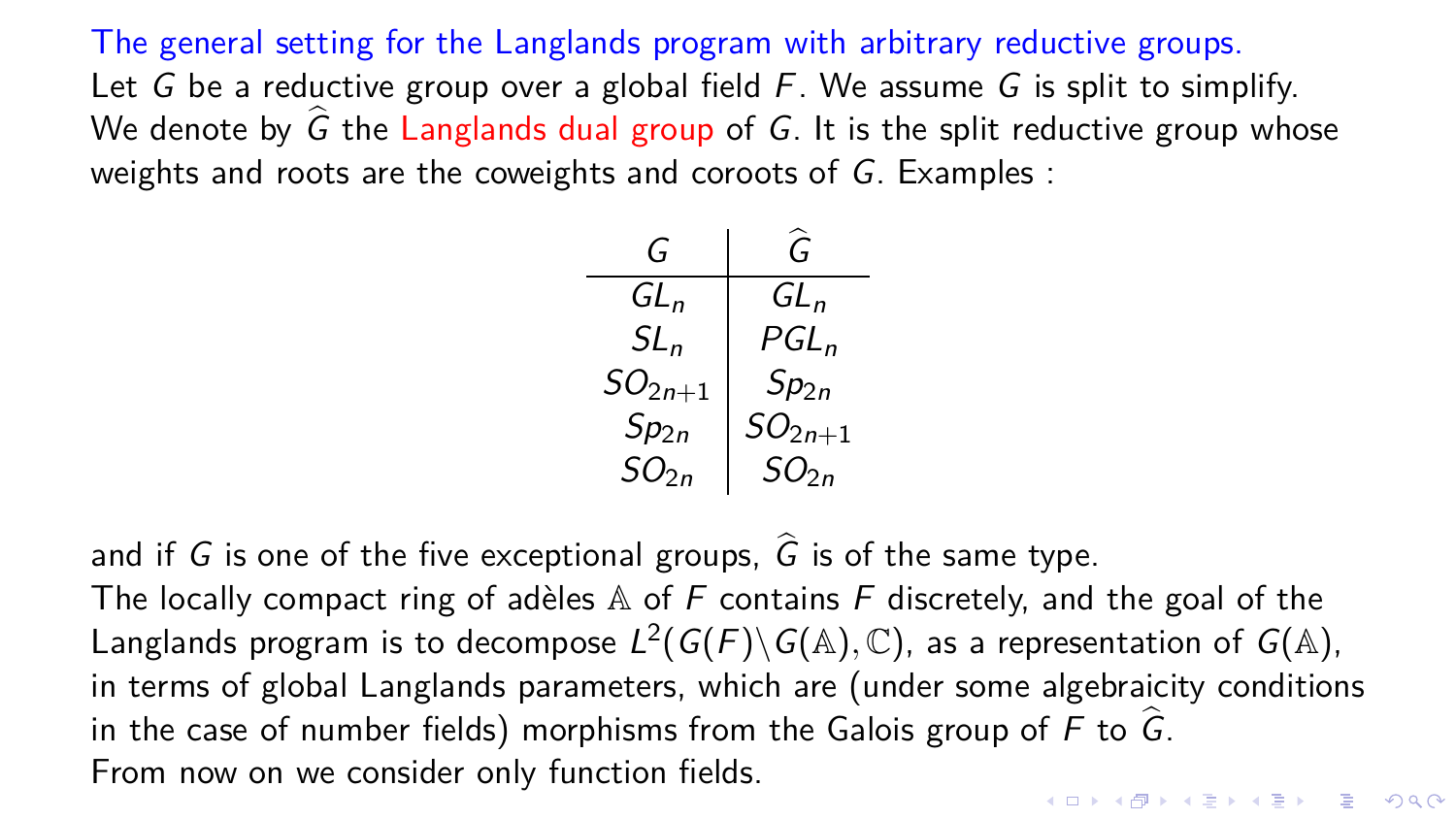## Some basic notions of algebraic geometry.

For any ring A, Grothendieck defined the "affine scheme"  $Spec(A)$ , such that the ring of functions on Spec(A) is A. For any ideal  $I \subset A$ , Spec(A/I) is a closed subscheme of Spec(A), such that the restriction of functions from  $Spec(A)$  to  $Spec(A/I)$  is the quotient morphism  $A \rightarrow A/I$ . He defined general schemes by gluing affine schemes along open subschemes.

For example, if N is a positive integer,  $Spec(\mathbb{Z}/N\mathbb{Z})$  is a closed subscheme of Spec( $\mathbb{Z}$ ). This gives an alternative definition of the level as a subscheme, which will be useful in the case of function fields.

When k is a field and  $A \supset k$  (we say that A is a k-algebra), Spec(A) is called an affine scheme over k. If in addition A has no non zero nilpotent elements,  $Spec(A)$  is called an affine algebraic variety over k. For example  $\mathbb{A}^n = \mathsf{Spec}\, k[t_1, ..., t_n]$  is called the affine space of dimension n.

When a field is finite, its cardinal  $q$  is always a power of a prime number, and it is denoted by  $\mathbb{F}_q$ . If q is a prime number,  $\mathbb{F}_q = \mathbb{Z}/q\mathbb{Z}$ . For any  $\mathbb{F}_q$ -algebra A, the Frobenius morphism  $A \to A$ ,  $x \mapsto x^q$  is an endomorphism of  $\mathbb{F}_q$ -algebras. For any scheme S over  $\mathbb{F}_q$  we denote by  $Frob_S : S \to S$  the morphism

acting on functions by  $Frob_S^*(f) = f^q$ .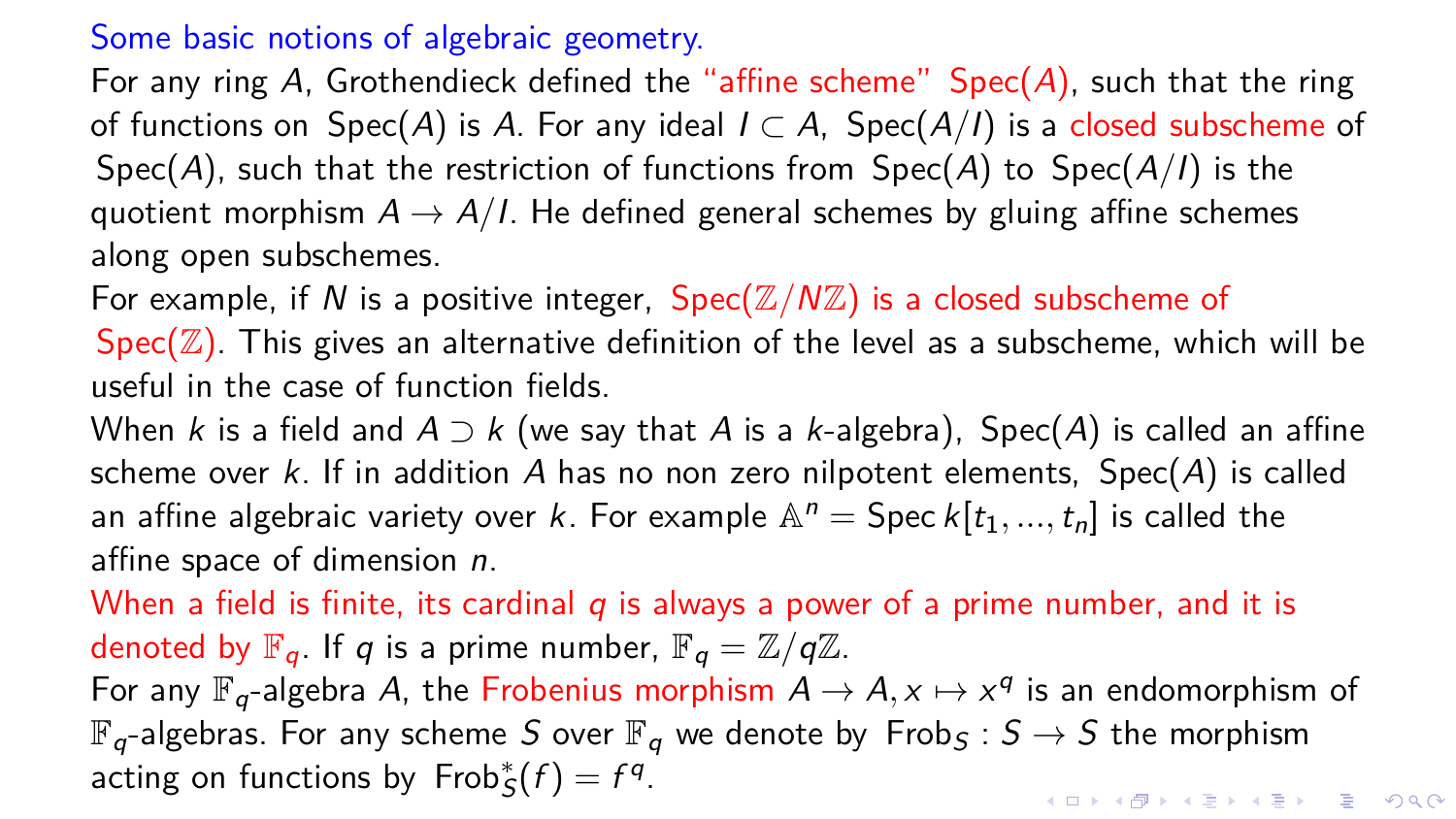### Definition of function fields.

A function field  $F$  is the field of rational functions on a smooth projective curve  $X$  over a finite field  $\mathbb{F}_q$ .

A curve means an algebraic variety of dimension 1, smooth means nonsingular and projective means that we add the points at infinity.

A rational function is an algebraic function with arbitrary poles.

The simplest example is  $F = \mathbb{F}_q(t)$ , the field consisting of all  $P/Q$ , with P, Q in the ring  $\mathbb{F}_q[t]$  of polynomials in t and  $Q \neq 0$ . Denoting by t the coordinate on the affine line  $\mathbb{A}^1$  we see that  $\mathbb{F}_q[t]$  is the ring of functions on  $\mathbb{A}^1$  and  $\mathcal{F}=\mathbb{F}_q(t)$  is the field of rational functions on the projective line  $X=\mathbb{P}^1=\mathbb{A}^1\cup\{\infty\}.$ We can consider  $\mathbb{F}_q(t)$  as an analogue of Q and  $\mathbb{F}_q[t]$  as an analogue of Z. The order of the pole (or minus the order of the zero) at  $\infty$  for non zero elements of  $\mathbb{F}_q(t)$  is an analogue of  $\log |.|_{\mathbb{R}}$  for non zero elements of Q. We note that  $\mathbb{F}_q[t]$  is a unique factorization ring like  $\mathbb Z$  and that unitary irreducible polynomials in  $\mathbb F_q[t]$  play the same role as prime numbers in  $\mathbb Z$ .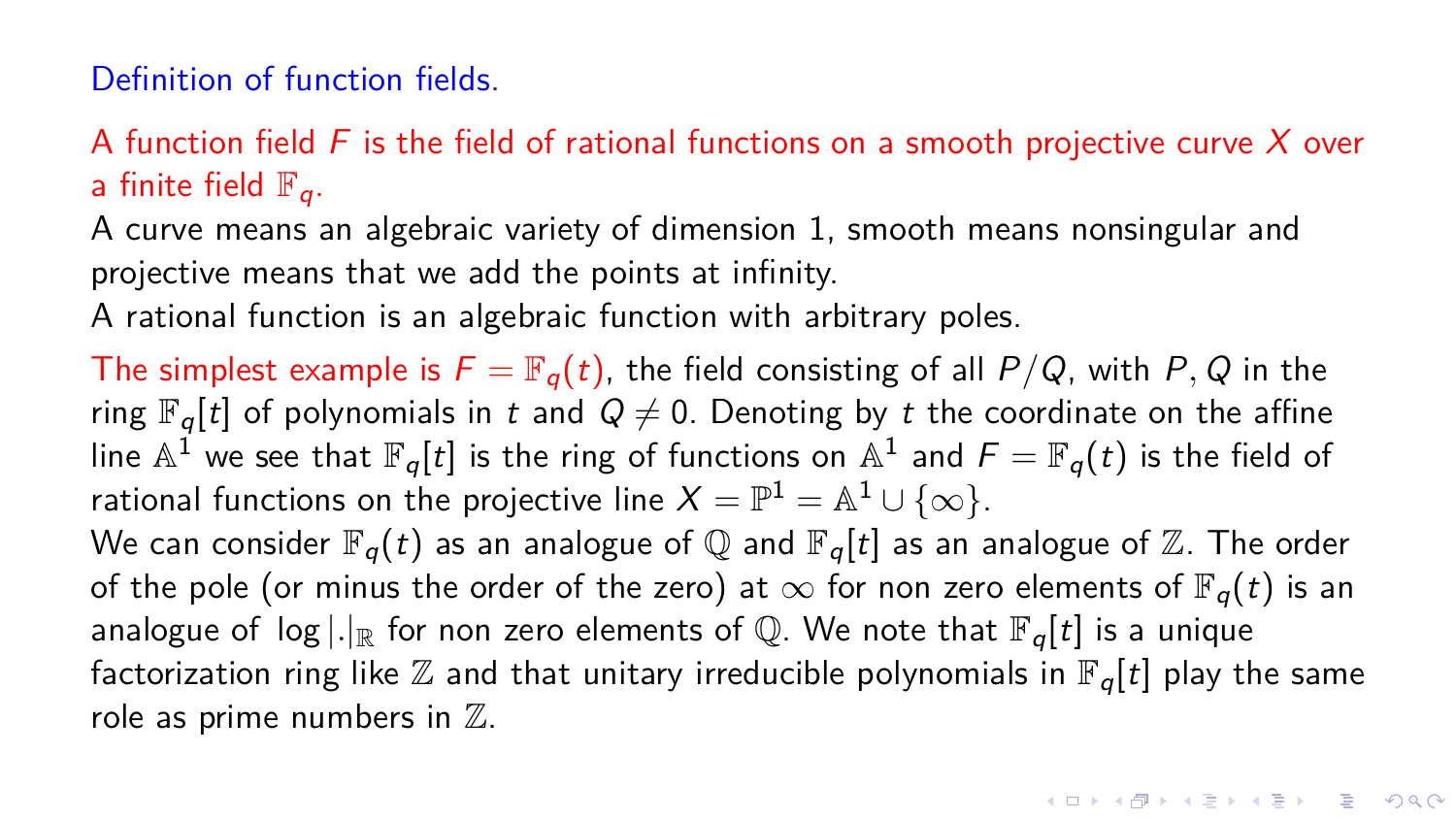## Places of  $F =$ closed points of the curve X.

We recall that X is a smooth projective curve over a finite field  $\mathbb{F}_q$  and F is its field of rational functions.

We define the closed points of X as the irreducible subschemes of X of dimension 0.

For any closed point v the ring of functions on v is a finite extension of  $\mathbb{F}_q$  denoted by  $k(v)$  and called the residue field at v.

For example, when  $X=\mathbb{P}^1=\mathbb{A}^1\cup\{\infty\}$ , the closed points are

- $\triangleright \infty$  (where the residue field  $k(\infty)$  is  $\mathbb{F}_q$ ),
- ► for any unitary irreducible polynomial  $P$  in  $\mathbb{F}_q[t]$ , we have a closed point  $v \subset \mathbb{A}^1$ such that  $k(v) = \mathbb{F}_{q}[t]/P$  is a finite extension of  $\mathbb{F}_{q}$  of degree deg(P) and the quotient morphism  $\mathbb{F}_q[t] \to \mathbb{F}_q[t]/P$  is the restriction from functions on  $\mathbb{A}^1$  to functions on v.

The closed points of X are exactly the places of  $F$  : for each closed point v, we denote by  $F_v$  the completion of  $F$  for the norm  $|.|_v$  such that for  $f\in F^*,$  $|f|_v = (\sharp k(v))^{-\text{ord}_v(f)}$  where  $\text{ord}_v(f)$  is the order of vanishing (also called order of the zero) of f at v. Its ring of integers  $\mathcal{O}_{F_v} = \{a \in F_v, |a|_v \leq 1\}$  is the ring of functions on the formal neighborhood of  $v$  in  $X$ . KID KA KERKER KID KO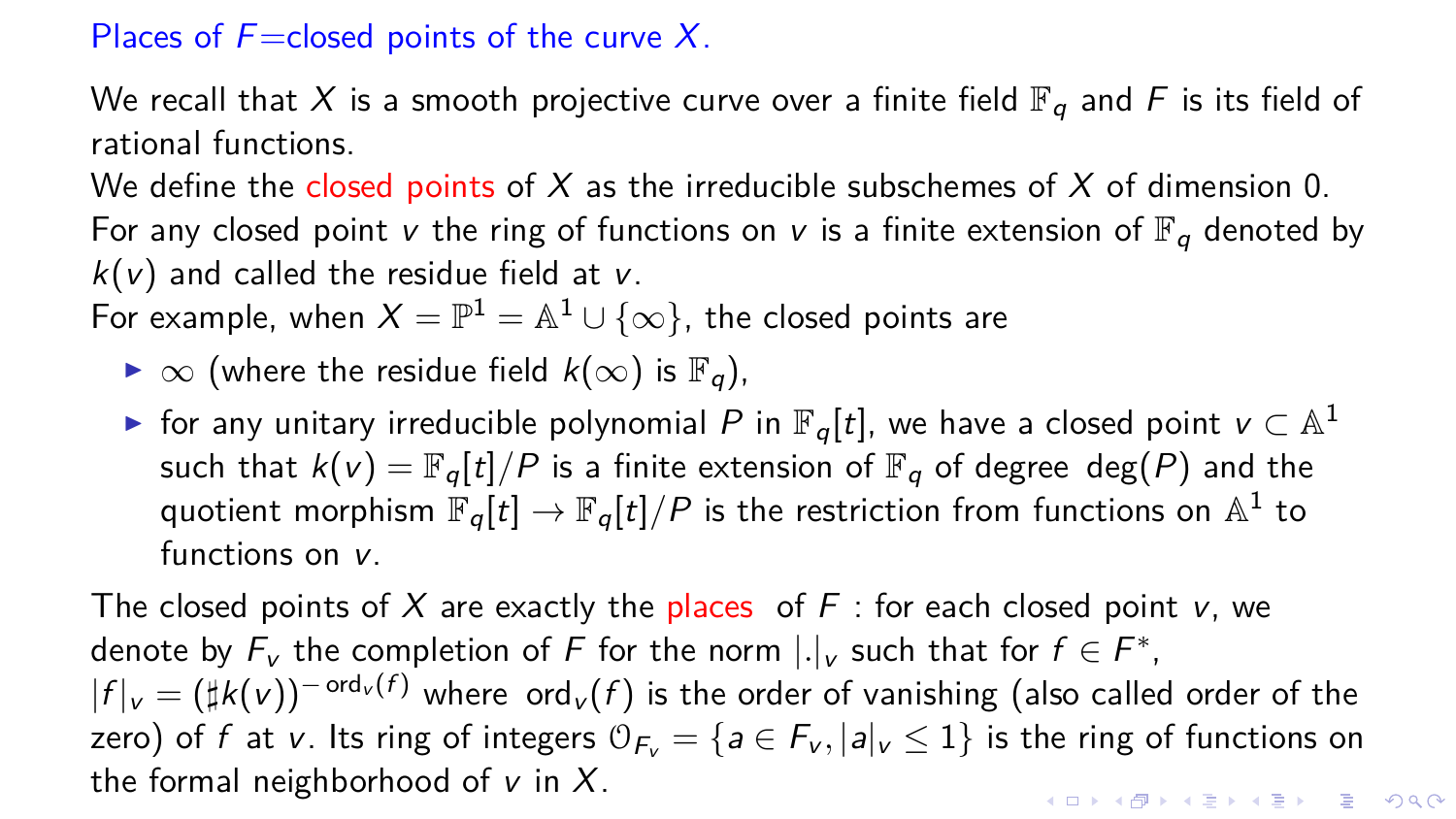#### Geometric interpretation of the adelic quotient.

We recall that the ring of adèles of  $F$  is the restricted product  $\prod'_\mathsf{\nu} F_\mathsf{\nu}$ , consisting of elements of the product which belong to  $\mathbb{O}_{\mathsf{F}_\mathsf{v}}$  for all  $\mathsf{v}$  but finitely many. We denote by  $\mathbb{O} = \prod_{\mathsf{v}} \mathbb{O}_{\mathsf{F}_\mathsf{v}}$  the ring of integral adèles. We recall that  $G$  denotes a split reductive group over  $F$ . We have

<span id="page-13-0"></span>
$$
G(F)\backslash G(\mathbb{A})/G(\mathbb{O})=\mathrm{Bun}_G(\mathbb{F}_q)
$$
\n(0.1)

where Bun<sub>G</sub>( $\mathbb{F}_q$ ) is the set of isomorphism classes of G-principal bundles over X. We recall that a G-principal bundle over X is defined as a morphism  $Y \rightarrow X$  equipped with a simply transitive action of G on the fibers. The  $GL<sub>r</sub>$ -principal bundles can be equivalently seen as the frame bundles of the vector bundles of rank r. Equality  $(0.1)$  holds because any G-principal bundle over X can be trivialized over  $X \setminus S$  where S is a finite set of places of X, and is then given by an element of  $\prod_{v\in S}G(F_v)/G(\mathbb{O}_{F_v})$ . Moreover  $G(\mathbb{A})/G(\mathbb{O})$  is the union of all  $\prod_{v\in S}G(F_v)/G(\mathbb{O}_{F_v})$ where S varies, and two trivializations of a G-principal bundle over  $X \setminus S$  for some S are related by the action of an element of  $G(F)$ . KID KØD KED KED E 1990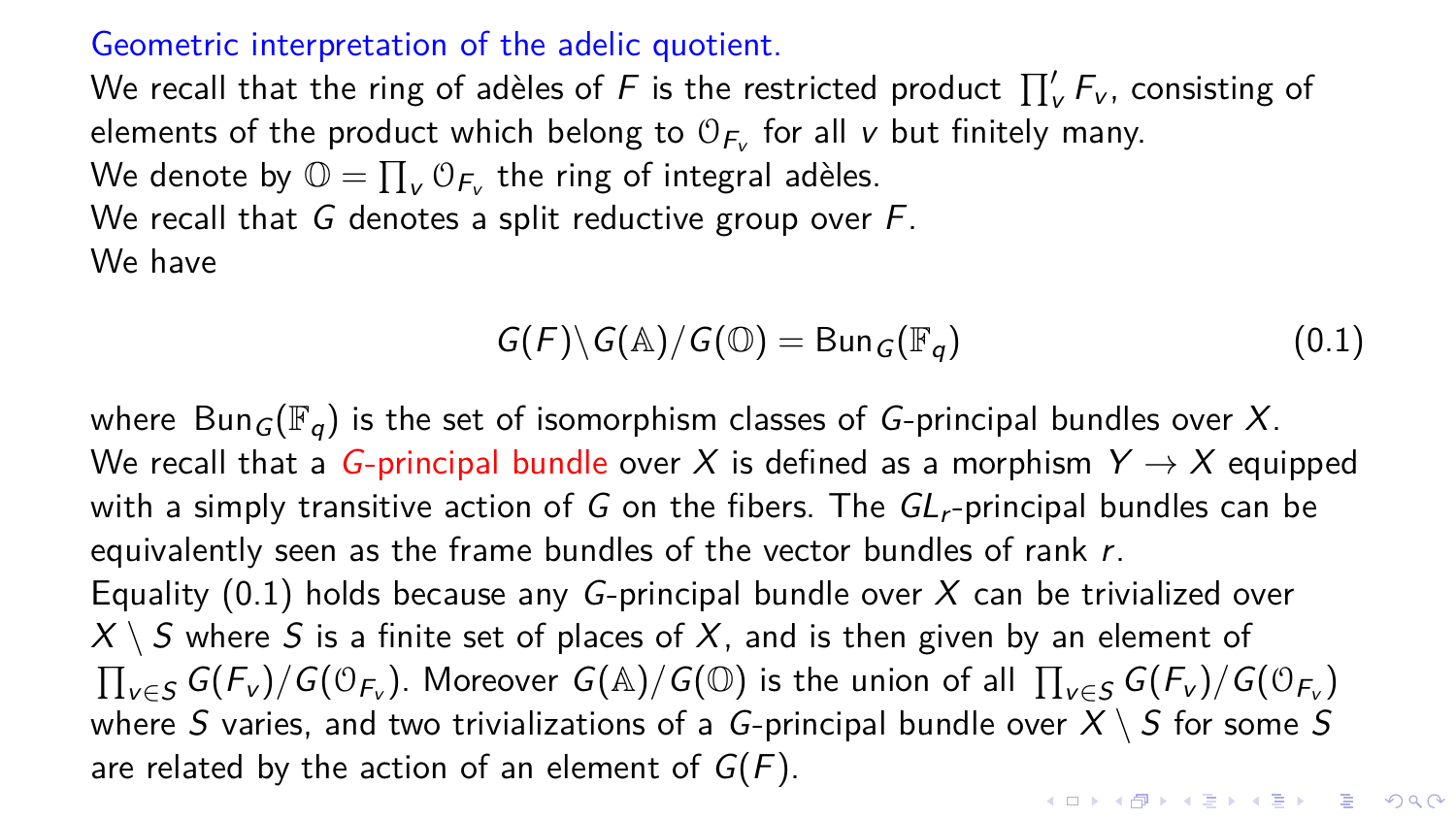## Definition of automorphic forms over function fields.

Let N be a level, i.e. a finite subscheme of X (which is the same as a finite subset of places of  $X$  with multiplicities).

Let  $O_N$  be the ring of functions on N. We note that  $G(O_N)$  is a finite group. We define  $K_N = \text{Ker}(G(\mathbb{O}) \to G(\mathbb{O}_N))$ . It is an open compact subgroup of  $G(\mathbb{A})$ . Then we have

$$
G(F)\backslash G(\mathbb{A})/K_N = \mathrm{Bun}_{G,N}(\mathbb{F}_q)
$$

where Bun<sub>G,N</sub>( $\mathbb{F}_q$ ) is the set of isomorphism classes of G-principal bundles over X together with a trivialization of their restriction to N.

**Definition.** An automorphic form with level N is a function on Bun<sub>GN</sub>( $\mathbb{F}_q$ ). In particular an automorphic form with trivial level is a function on  $G(F)\backslash G(\mathbb{A})/G(\mathbb{O}) = \text{Bun}_G(\mathbb{F}_q).$ 

**KOD KAR KED KED E VOOR**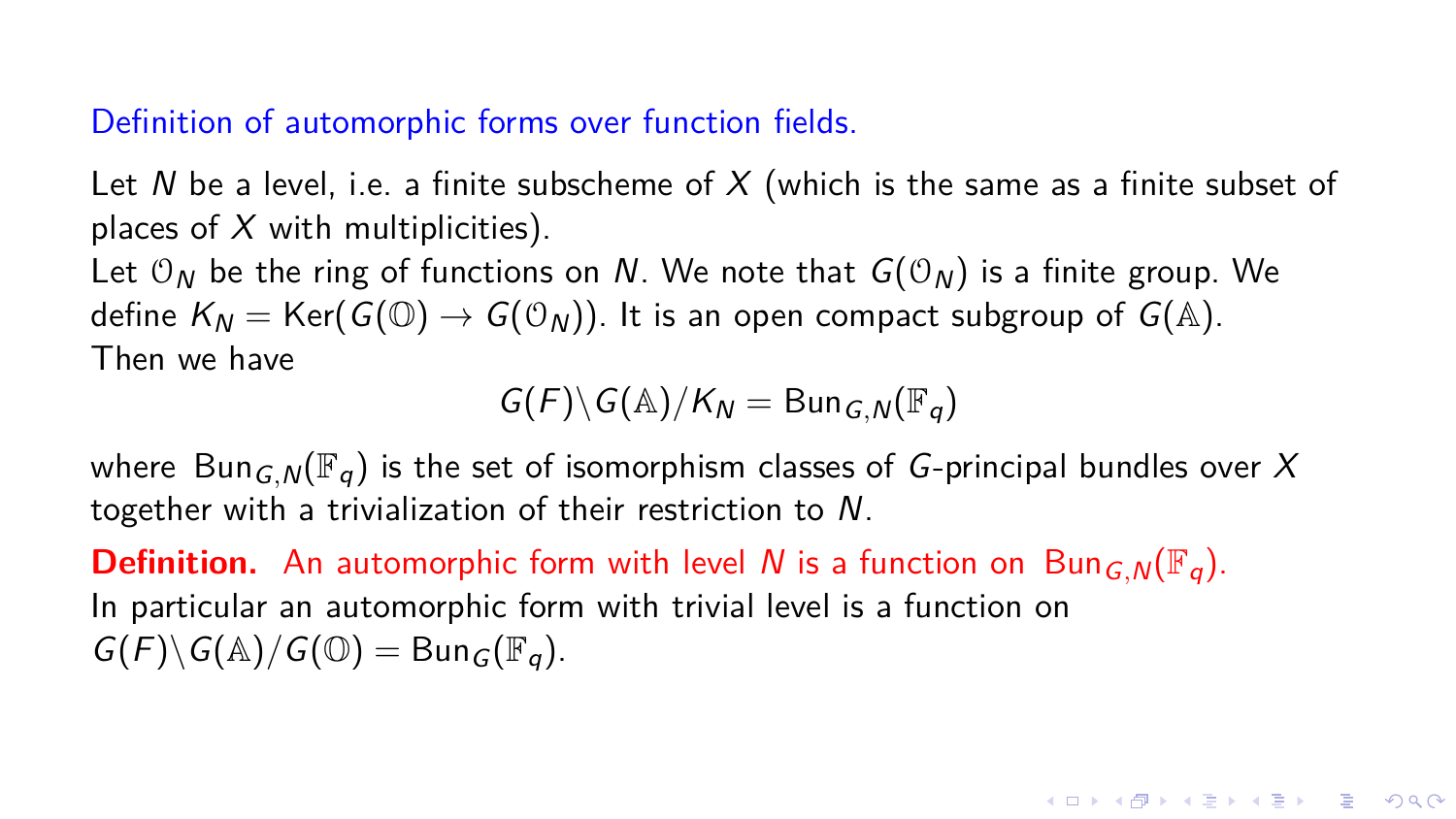## Stacks.

In fact, as G-principal bundles over X may have automorphisms, Bun<sub>G,N</sub>( $\mathbb{F}_q$ ) is a groupoid whose elements have finite automorphism groups.

It is equal to the groupoid of the points over  $\mathbb{F}_q$  of the stack Bun<sub>G</sub><sub>N</sub> over  $\mathbb{F}_q$  whose "points" over a scheme S over  $\mathbb{F}_q$  (by which we mean morphisms  $S \to \text{Bun}_{G}$  N) classify the G-principal bundles over  $X \times S$  together with a trivialization of their restriction to  $N \times S$ .

The products  $X \times S$  and  $N \times S$  are products of schemes over  $Spec(\mathbb{F}_q)$ . To explain what it means in the case of affine schemes, we say that if A and B are  $\mathbb{F}_{q}$ -algebras,  $Spec(A) \times_{Spec(\mathbb{F}_q)} Spec(B) = Spec(A \otimes_{\mathbb{F}_q} B).$ 

A stack is like an algebraic variety whose points may have algebraic automorphism groups. For example the quotient of an algebraic variety by the action of an algebraic group is a stack.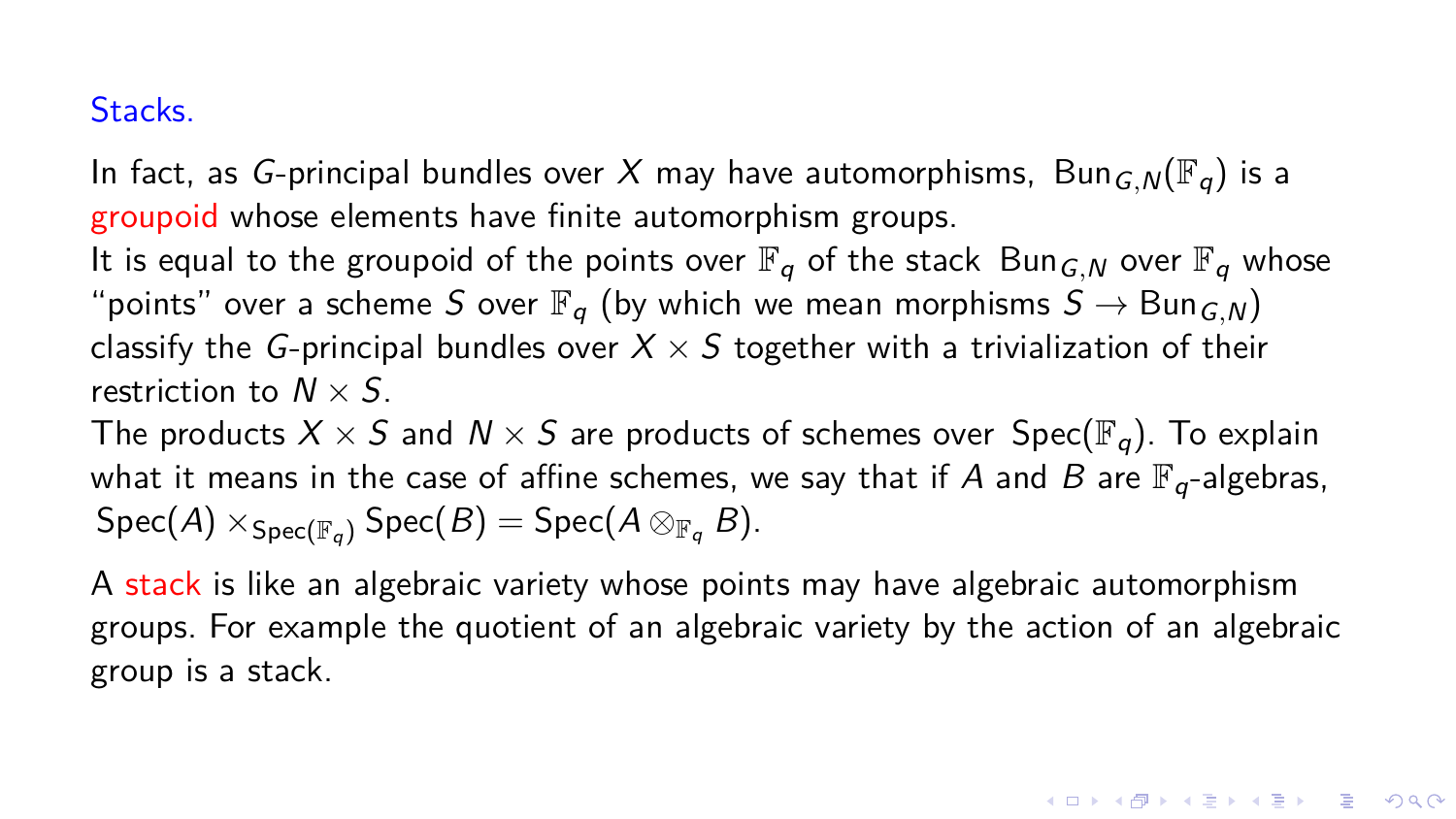Definition of the vector space of cuspidal automorphic forms over function fields.

Let  $\ell$  be a prime number not dividing  $q$ .

We recall that  $\mathbb{Z}_{\ell} = \varprojlim \mathbb{Z}/\ell^n\mathbb{Z}$  and  $\mathbb{Q}_{\ell} = \mathbb{Z}_{\ell}[1/\ell].$  Let  $\overline{\mathbb{Q}_{\ell}}$  be an algebraic closure of  $\mathbb{Q}_\ell$ , i.e. it is obtained by adding to  $\mathbb{Q}_\ell$  all the roots of all polynomials with coefficients in  $\mathbb{Q}_\ell$ .

We write

 $\mathfrak{Aut} = \mathcal{C}^{\mathrm{cusp}}_c(\mathsf{Bun}_{G,\mathsf{N}}(\mathbb{F}_q), \overline{\mathbb{Q}_\ell})$ 

the  $\overline{\mathbb{Q}_\ell}$ -vector space formed by "cuspidal" functions on  $\text{Bun}_{G,N}(\mathbb{F}_q)$  (considered as a set). The cuspidal automorphic forms are the "elementary bricks" to build all automorphic forms and it is enough to understand them. We can define cuspidal automorphic forms with coefficients in  $\mathbb O$ . We take them with coefficients in  $\overline{\mathbb{Q}_{\ell}}$  because the  $\ell$ -adic cohomology we need to use and the Langlands parameters we want to construct are both with coefficients in  $\overline{\mathbb{Q}_\ell}.$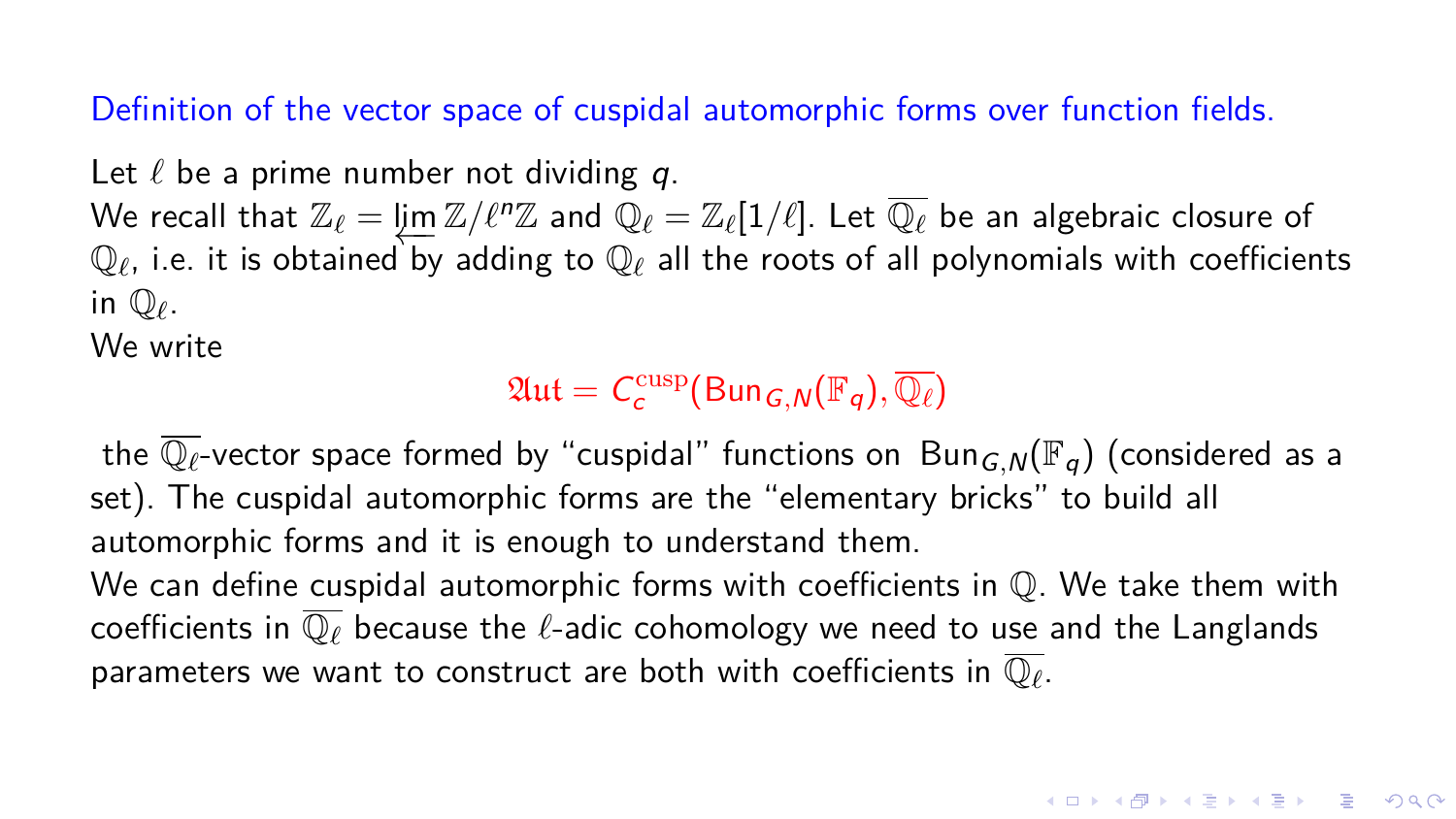#### Definition of the unramified Hecke operators.

We assume first that N is empty. Let v be a closed point of  $X$ . If  $\mathcal G$  and  $\mathcal G'$  are two G-principal bundles over  $X$  we say that  $\mathcal G'$  is a modification of  $\mathcal G$  at v if we are given an isomorphism between their restrictions to  $X \setminus V$ . Then their relative position  $[\mathfrak{G}' : \mathfrak{G}]$  at  $v$  is a dominant coweight  $\lambda$  of  $G$  (when  $G = GL_n$  it is the n-uple of the elementary divisors). We introduce the unramified Hecke operator

$$
\mathcal{T}_{\lambda,\nu}: C_c^{\text{cusp}}(\text{Bun}_G(\mathbb{F}_q), \overline{\mathbb{Q}_\ell}) \to C_c^{\text{cusp}}(\text{Bun}_G(\mathbb{F}_q), \overline{\mathbb{Q}_\ell})
$$

$$
f \mapsto [g \mapsto \sum_{\mathcal{G}', [\mathcal{G}':\mathcal{G}] = \lambda} f(\mathcal{G}')] \end{aligned}
$$

where the finite sum is taken over all the modifications  $\mathcal{G}'$  of  $\mathcal{G}$  at  $\mathsf{\nu}$  with relative position *λ*.

In the same way, with a level N, and for any closed point v in  $X \setminus N$ , and any coweight  $\lambda$ , we have  $\mathcal{T}_{\lambda,\nu}$  acting on  $\mathfrak{Aut} = \mathcal{C}_{\mathsf{c}}^\mathrm{cusp}(\mathsf{Bun}_{\mathsf{G},\mathsf{N}}(\mathbb{F}_q),\overline{\mathbb{Q}_\ell}).$ When  $\lambda$  varies the operators  $T_{\lambda,\nu}$  span the unramified Hecke algebra  $\mathcal{H}_{\nu}$  which is commutative and acts on 21ut.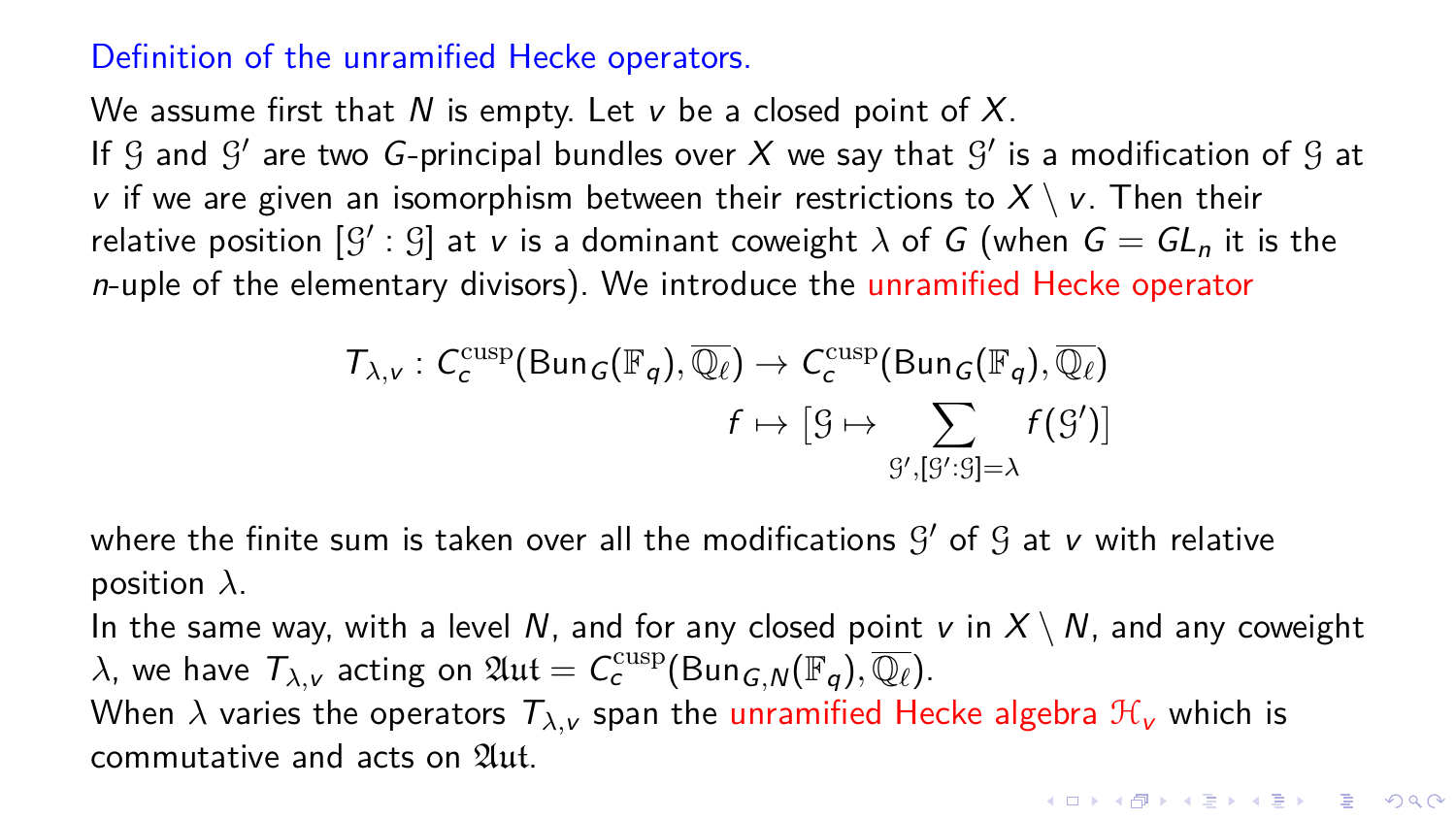#### Definition of the global Langlands parameters.

Let  $\overline{F}$  be an algebraic closure of the function field F, i.e. it is obtained by adding to F all the roots of all polynomials with coefficients in F.

We denote by Gal( $\overline{F}/F$ ) the Galois group of automorphisms of  $\overline{F}$  which are Id on  $F$ . It is a profinite group.

For any open subscheme  $U \subset X$  (the complement of a finite number of closed points), we denote by  $\overline{\digamma}^U\subset\overline{\digamma}$  the subfield generated by all finite extensions of  $\digamma$  associated to unramified coverings of  $U$ . Then  $\mathsf{Gal}(\overline{F}/F)$  acts on  $\overline{F}^U$  by a quotient denoted by  $\pi_1(U)$ (with base point Spec  $\overline{F}$ ), which is an analogue of the Poincaré group in topology. **Definition.** A global Langlands parameter is a  $\widehat{G}(\overline{\mathbb{Q}}_{\ell})$ -conjugacy class of continuous

and semisimple morphisms  $\sigma$  : Gal( $\overline{F}/F$ )  $\to \widehat{G}(\overline{\mathbb{Q}_\ell})$ , factorizing through  $\pi_1(U)$  for some open subscheme  $U \subset X$ .

We use  $\overline{\mathbb{Q}_{\ell}}$  and not  $\mathbb C$  because the continuous morphisms  $Gal(\overline{F}/F) \to \widehat{G}(\mathbb C)$  have finite image and it turns out that there are not enough of them to parameterize all automorphic forms.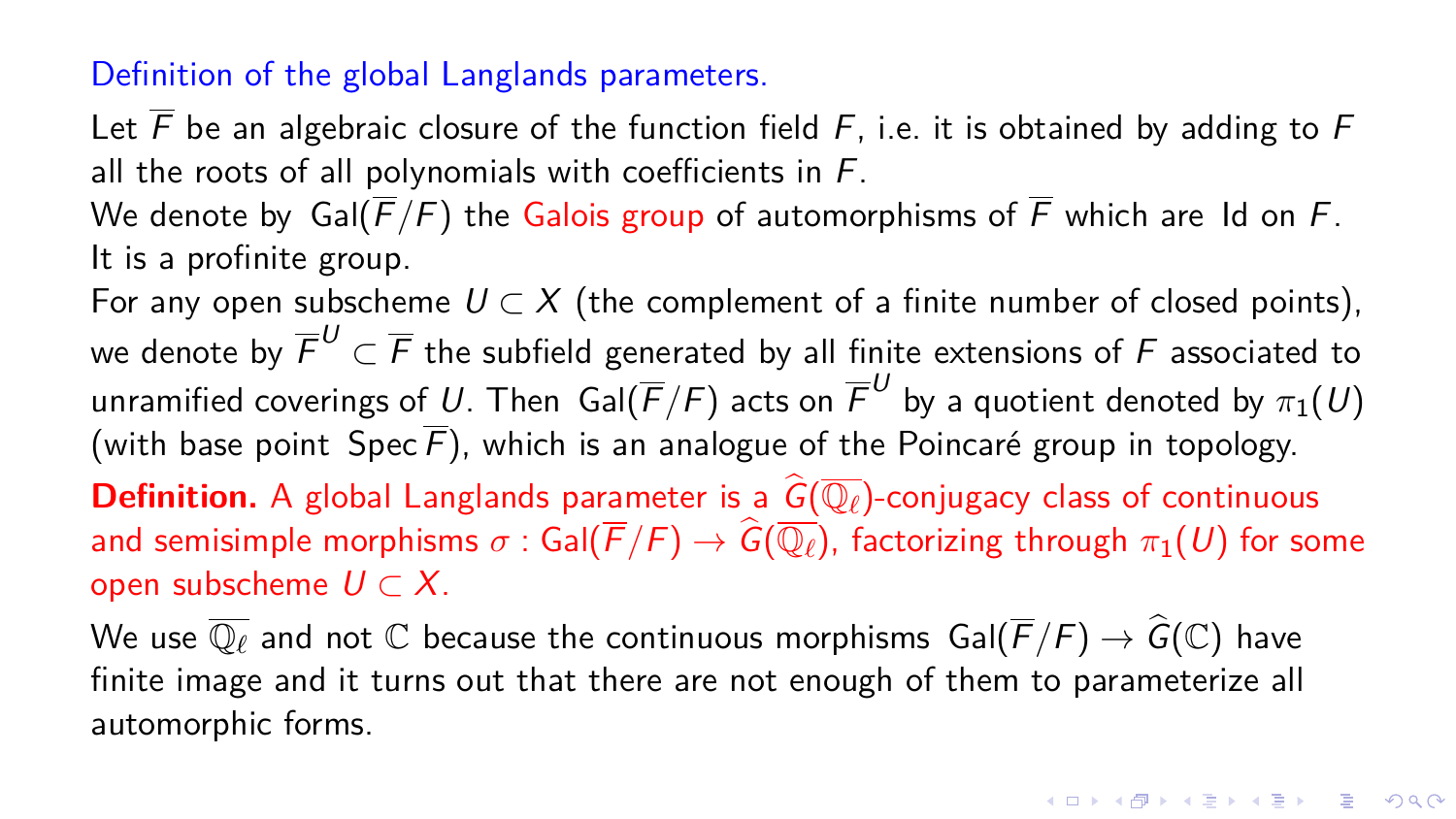#### **Statement of the main theorem.**

To simplify the statement of the theorem we assume from now on that  $G$  is semisimple, i.e. its center is finite. Then  $\mathfrak{Aut}$  is a  $\overline{\mathbb{Q}_\ell}$ -vector space of finite dimension. **Theorem**. We have a canonical decomposition  $\mathfrak{Aut} = \bigoplus_{\sigma} \mathfrak{H}_{\sigma}$  indexed by global Langlands parameter  $\sigma : \pi_1(X \setminus N) \to \widehat{G}(\overline{\mathbb{Q}_\ell})$ . It is respected by all Hecke operators, and compatible with the Satake isomorphism at all closed points of  $X \setminus N$ . Unfortunately we don't know the multiplicities for the spaces  $\mathfrak{H}_{\sigma}$  as modules over the Hecke algebras, although multiplicity formulas were conjectured by Arthur. In the case where  $G = GL_n$  everything was already known from the works of Drinfeld for  $n = 2$  and of Laurent Lafforgue for arbitrary n. Their method used stacks of shtukas and the Arthur-Selberg trace formula.

The proof of the theorem above uses

- $\triangleright$  more general stacks of shtukas (introduced by Drinfeld and Varshavsky)
- $\triangleright$  the geometric Satake equivalence (due to Lusztig, Drinfeld, Ginzburg, and Mirkovic–Vilonen).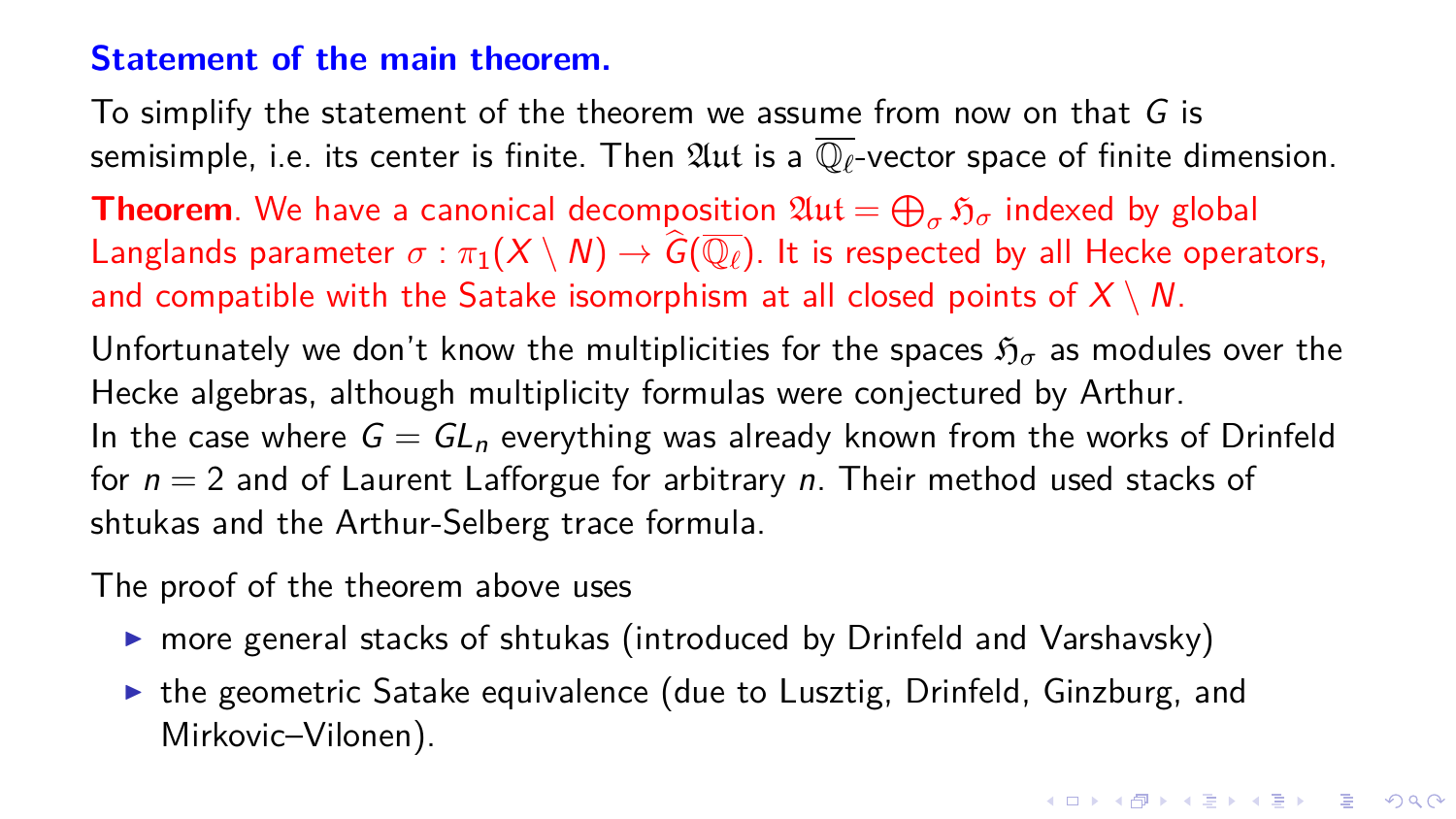Meaning of the compatibility with the Satake isomorphism stated in the theorem. The Satake isomorphism is a canonical isomorphism

$$
[V] \mapsto \mathcal{T}_{V,v}
$$

from the  $\overline{\mathbb{O}_{\ell}}$ -algebra of representations of  $\widehat{G}$  to the unramifed Hecke algebra  $\mathcal{H}_{V}$  (if V is an irreducible representation of  $\hat{G}$ ,  $T_{V, v}$  is a combination of the  $T_{\lambda, v}$  for  $\lambda$  a weight of  $V$ ).

We have  $\pi_1(v) := \textsf{Gal}(\overline{k(v)}/k(v)) = \widehat{\mathbb{Z}}$  with generator  $\textsf{Frob}_v : x \mapsto x^{\textsf{q}^d}$  where  $d$  is the degree of v (such that the cardinal of  $k(v)$  is  $q^{d}$ ).

We still denote by  $Frob_v \in \pi_1(X \setminus N)$  the image of  $Frob_v \in \pi_1(v)$  by the morphism  $\pi_1(v) \to \pi_1(X \setminus N)$  (to understand this morphism remember that  $v \subset X \setminus N$  and, by analogy with topology, that any morphism of schemes  $Y \rightarrow Z$  gives a morphism of groups  $\pi_1(Y) \to \pi_1(Z)$ ). The element  $Frob_v \in \pi_1(X \setminus N)$  is well defined up to conjugacy, and called a Frobenius element at v.

Then the compatibility of the decomposition  $\mathfrak{Aut}=\bigoplus_{\sigma}\mathfrak{H}_{\sigma}$  with the Satake isomorphism means that for any closed point v of  $X \setminus N$  and for any representation V of  $\hat{G}$ ,  $T_{V}$  *preserves this decomposition and acts on*  $\mathfrak{H}_{\sigma}$  *by multiplication by*  $Tr_V(\sigma(Frob_{V}))$ . **KORK EXTERNE PROVIDE**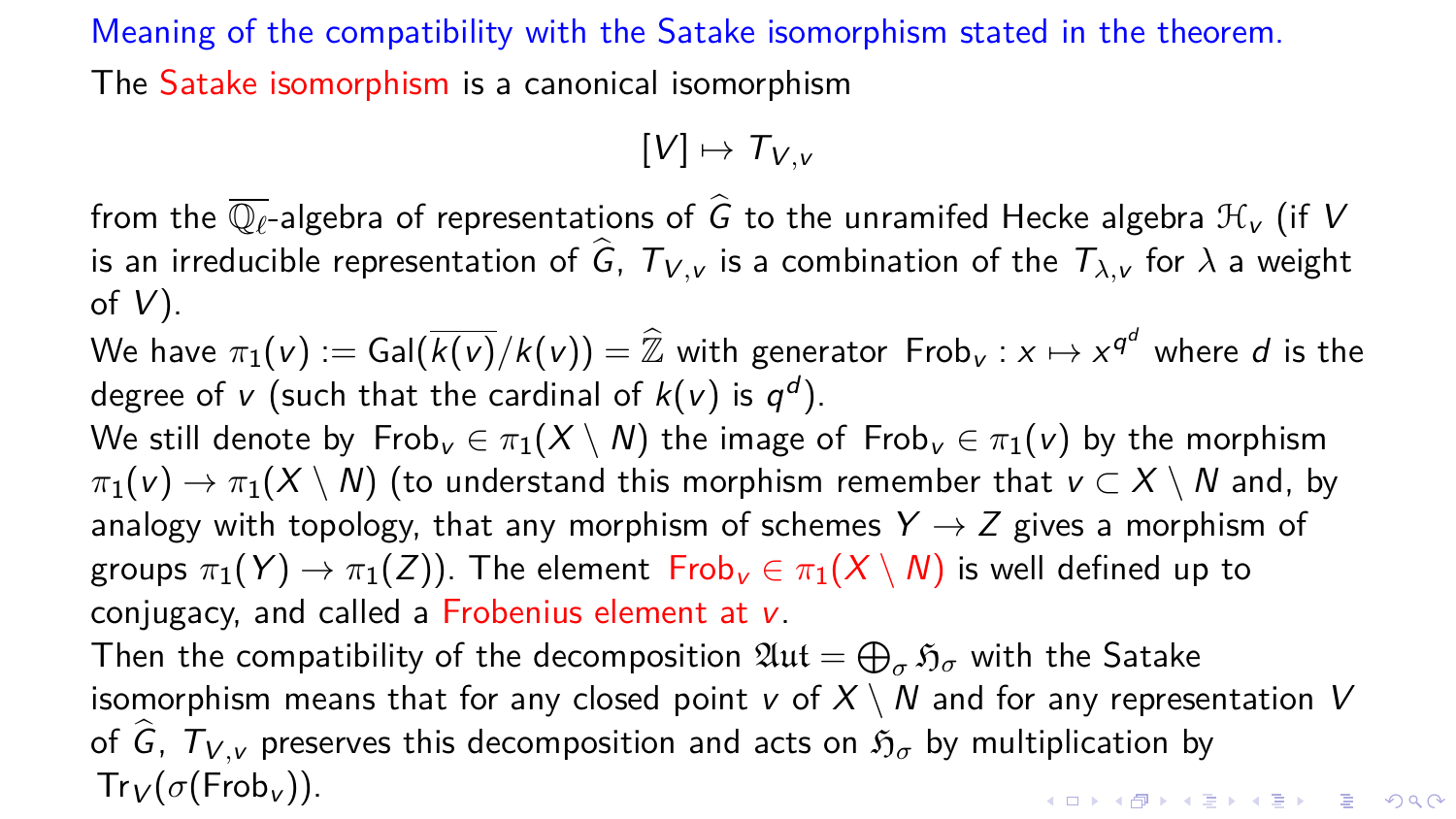## **Acknowledgements.**

This work has its origin in a joint work with Jean-Benoît Bost.

It would not exist either without many discussions with Alain Genestier.

I thank Dennis Gaitsgory for many explanations.

I am very grateful to CNRS : Langlands program is far from my first mathematical subject and I would never have been able to devote myself to it without the great freedom given by CNRS to researchers to accomplish their works.

**KORKA ERKER ADA KIRIK KORA**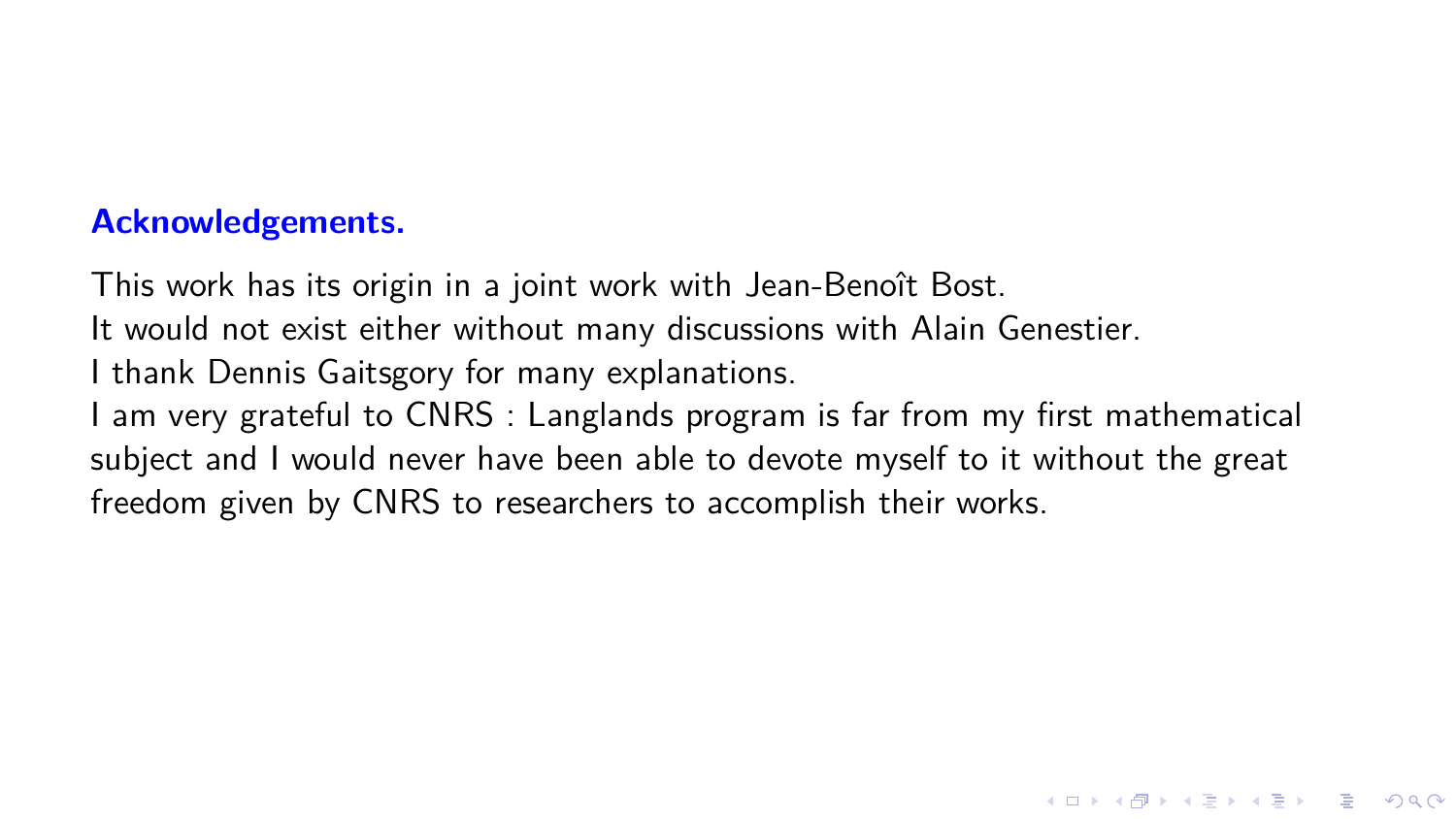# Idea of the proof of the theorem.

In the 15 next slides we explain the idea of the proof of the theorem. To simplify we assume that  $N$  is empty.

We will construct a commutative algebra  $\mathcal B$  of "excursion operators" containing all the  $\mathcal{H}_{\nu}$  and such that

- $\triangleright$  B acts naturally on  $\mathfrak{Aut}$
- **E** each character  $\nu$  of B corresponds in a unique way to a Langlands parameter  $\sigma$ .

Since B is commutative we will obtain a canonical spectral decomposition

$$
\mathfrak{Aut}=\bigoplus_{\nu}\mathfrak{H}_{\nu}
$$

where the sum is taken over the characters *ν* of B. By associating to every *ν* a Langlands parameter  $\sigma$  we will deduce the decomposition of the theorem

$$
\mathfrak{Aut}=\bigoplus_{\sigma}\mathfrak{H}_{\sigma}.
$$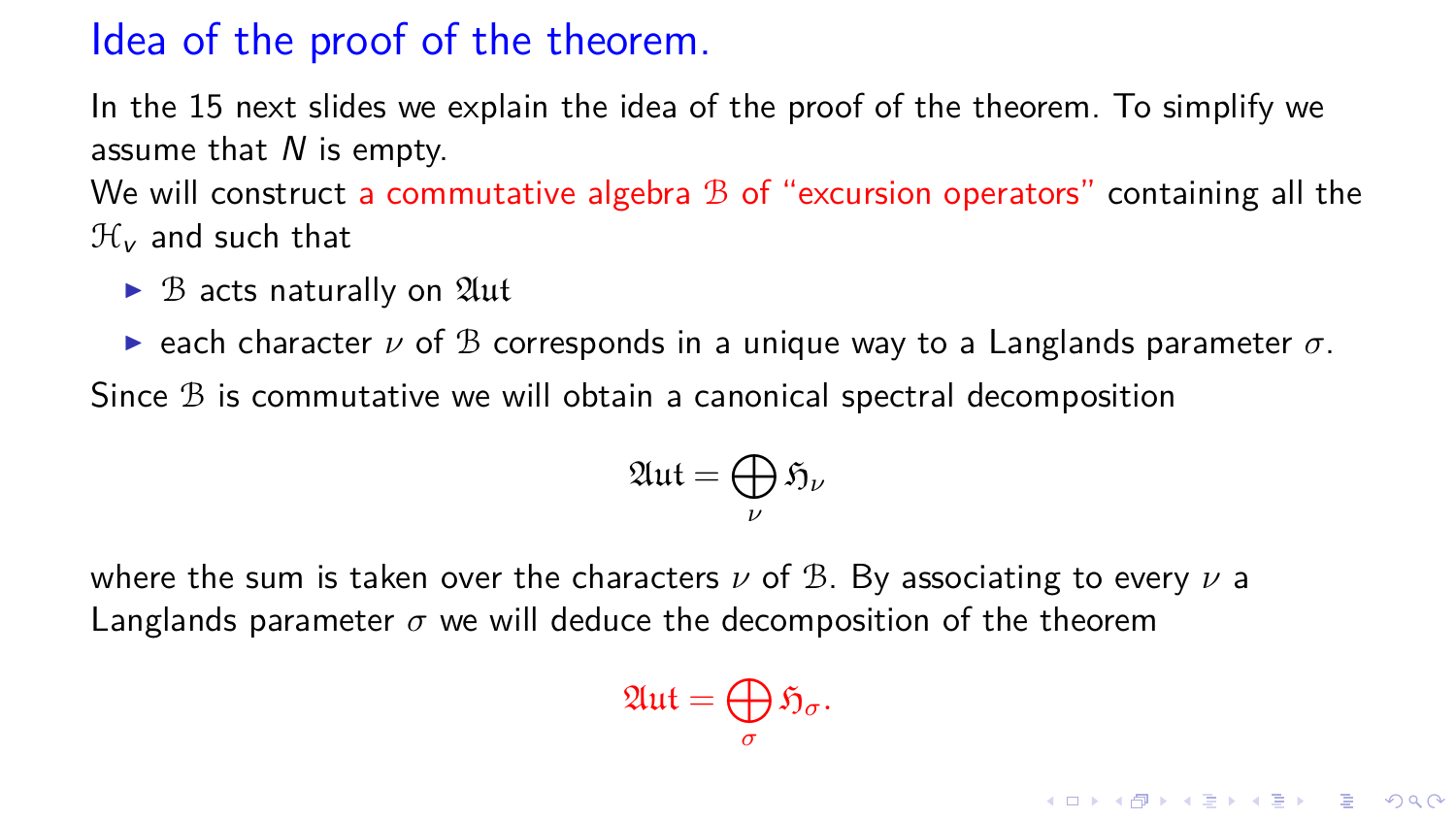## Sites and topos (1).

To construct this algebra B we will use the *`*-adic cohomology of the stacks of shtukas. The  $\ell$ -adic cohomology of stacks (of characteristic  $\neq \ell$ ) is very similar to the Betti cohomology of complex varieties, but it has coefficients in  $\mathbb{Q}_\ell$  or  $\overline{\mathbb{Q}_\ell}.$  To define it Grothendieck introduced the notion of topos, an extraordinary generalization of the usual notion of topological space.

To a topological space  $Y$  we can associate the category whose

- $\triangleright$  objects are the open subsets  $U \subset Y$
- $\triangleright$  arrows  $U \rightarrow V$  are the inclusions  $U \subset V$

and we have the notion of covering of an open subset by a family of open subsets.

**KORK ERKER ADAM ADA**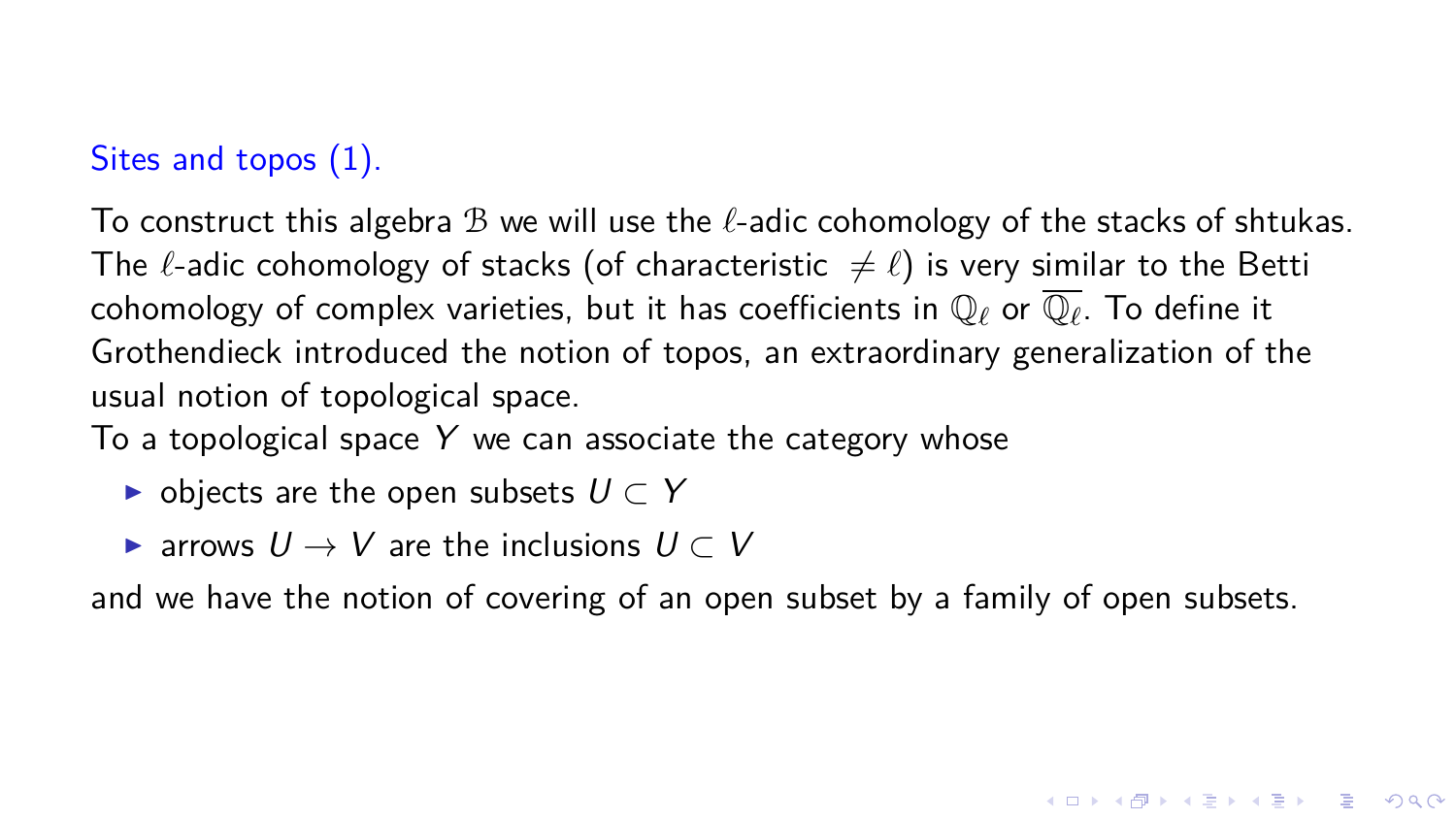## Sites and topos (2).

A site is an abstract category with a notion of covering of objects by families of objects, satisfying some natural axioms. A sheaf of sets  $\mathcal F$  on a site is a contravariant functor  $U \mapsto \mathcal{F}(U) =$  "set of sections of  $\mathcal F$  over U", such that for any covering of U by a family  $(U_i)_{i\in I}$ , a section of  ${\mathcal F}$  over  $U$  is the same as a family of sections of  ${\mathcal F}$  over  $U_i$ satisfying a gluing condition. We can associate to any sheaf of abelian groups on a site its Čech cohomology exactly as on a topological space.

Although it is not necessary for what follows, we mention the notion of topos introduced by Gothendieck. A topos is the category of sheaves of sets on a site. It is the most fundamental notion. For example a Čech cohomology can be associated to any "object in abelian groups" of a topos.

**KORK ERKER ADAM ADA**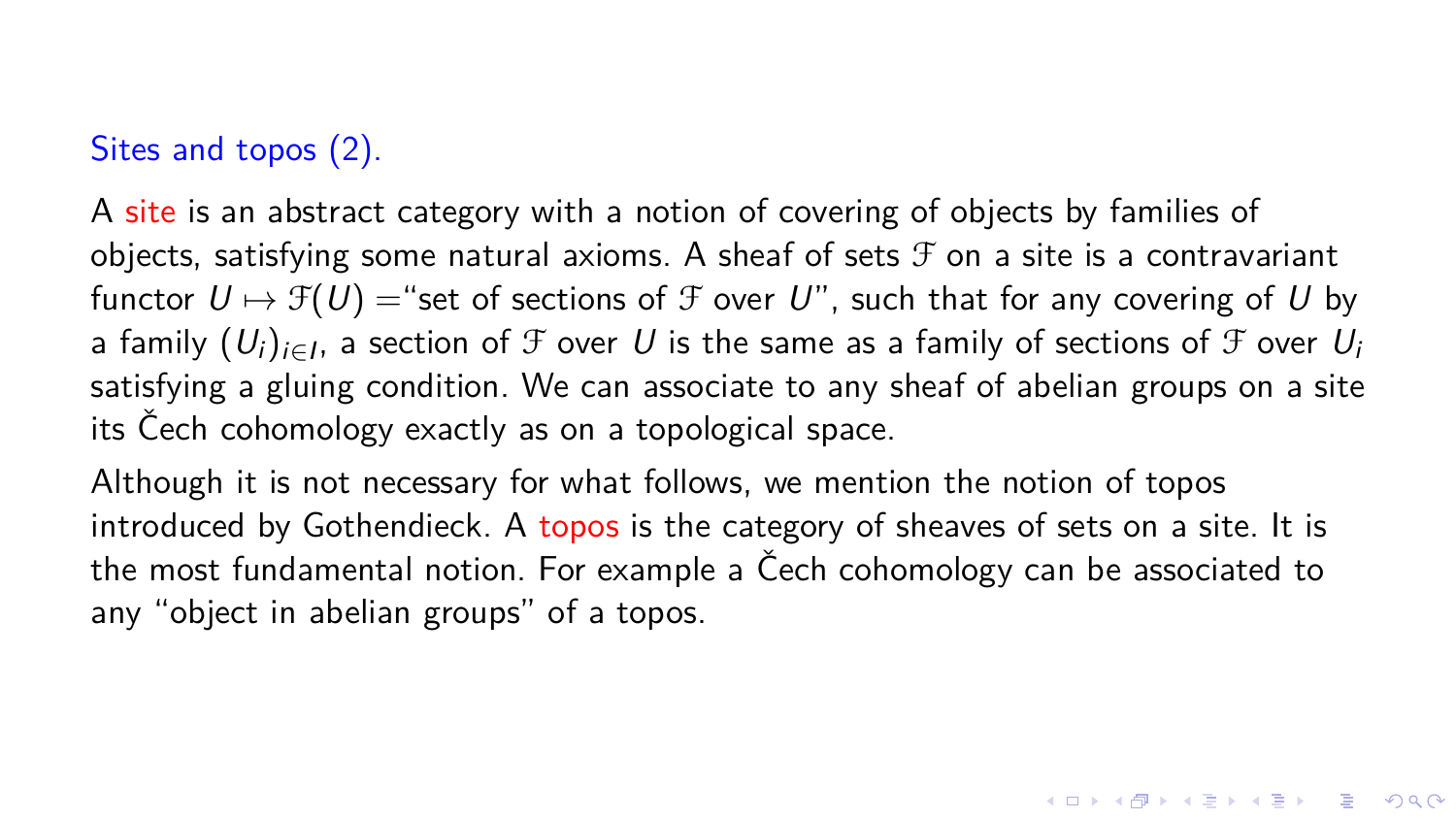The Etale Site.

To define the étale cohomology of an algebraic variety  $Y$  (say smooth to simplify) Grothendieck introduced the étale site whose objects are the étale morphisms

(a morphism is étale if its differential is everywhere inversible), whose arrows are given by commutative triangles of étale morphisms

U ľ Y



**KORK EXTERNE DRAM** 

and with the obvious notion of covering.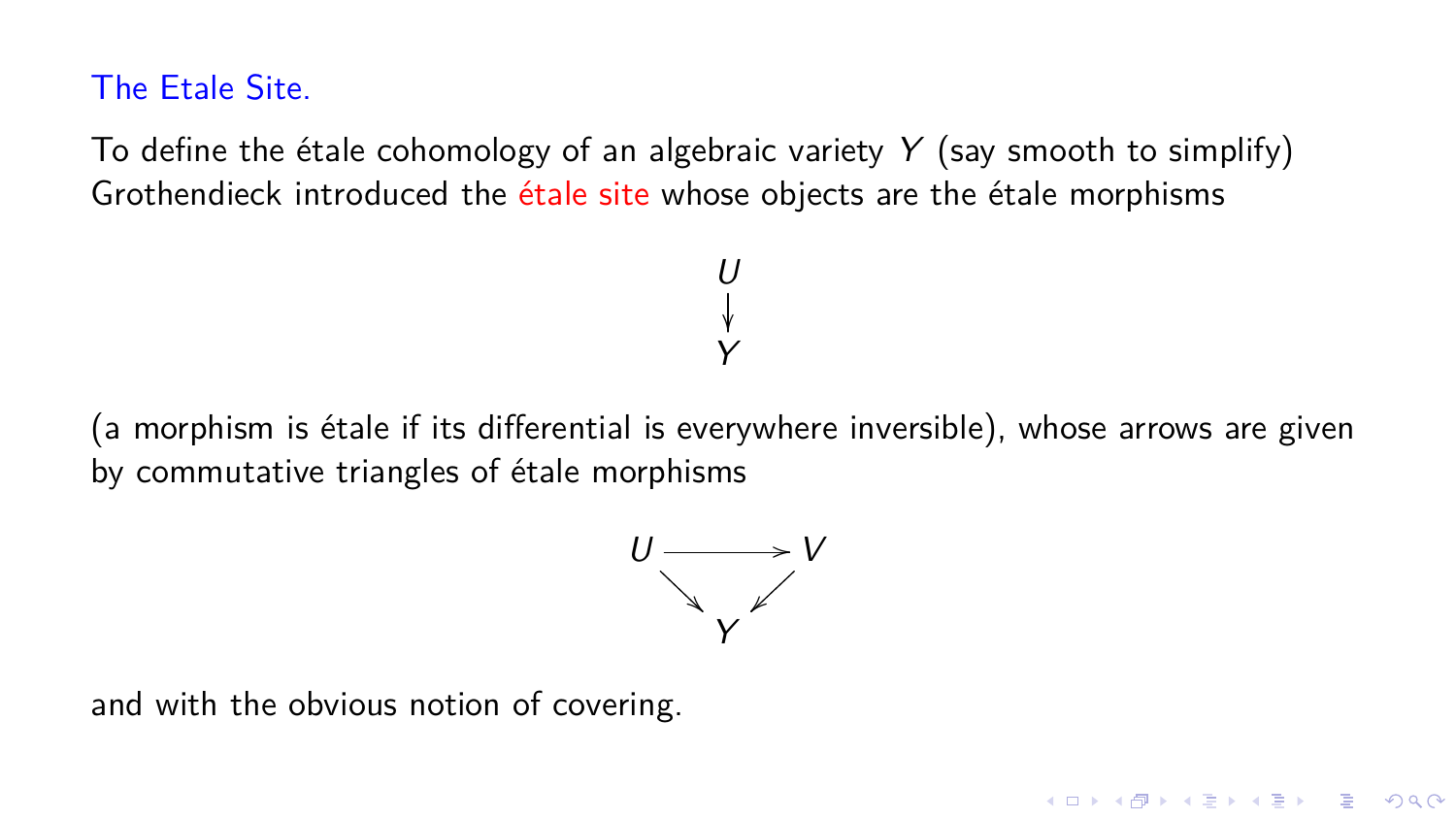#### Etale cohomology.

The étale cohomology of an algebraic variety Y over an algebraically closed field of characteristic  $\neq \ell$  is defined as the Čech cohomology of the étale site of Y with coefficients in  $\mathbb{Z}/\ell^n\mathbb{Z}$ , whence  $\mathbb{Z}_\ell$  by passing to the projective limit, and  $\mathbb{Q}_\ell$  by inverting *`*.

If Y is defined over a general field  $k$  of characteristic  $\neq \ell$ ,  $H^*(Y_{\overline{k}}, \mathbb{Q}_\ell)$  is equipped with a continuous action of  $Gal(\overline{k}/k)$  (in the same way as, if Y is an algebraic variety over R, the Betti cohomology of  $Y_{\mathbb{C}}$  is equipped with an action of  $Gal(\mathbb{C}/\mathbb{R}) = \mathbb{Z}/2\mathbb{Z}$ ). More generally, we can define the étale cohomology of any stack  $Y$  over an algebraically closed field, with coefficients in any  $\overline{\mathbb{Q}_\ell}$ -sheaf  $\mathcal F$  (which means roughly a

sheaf of  $\overline{\mathbb{Q}_{\ell}}$ -vector spaces on Y).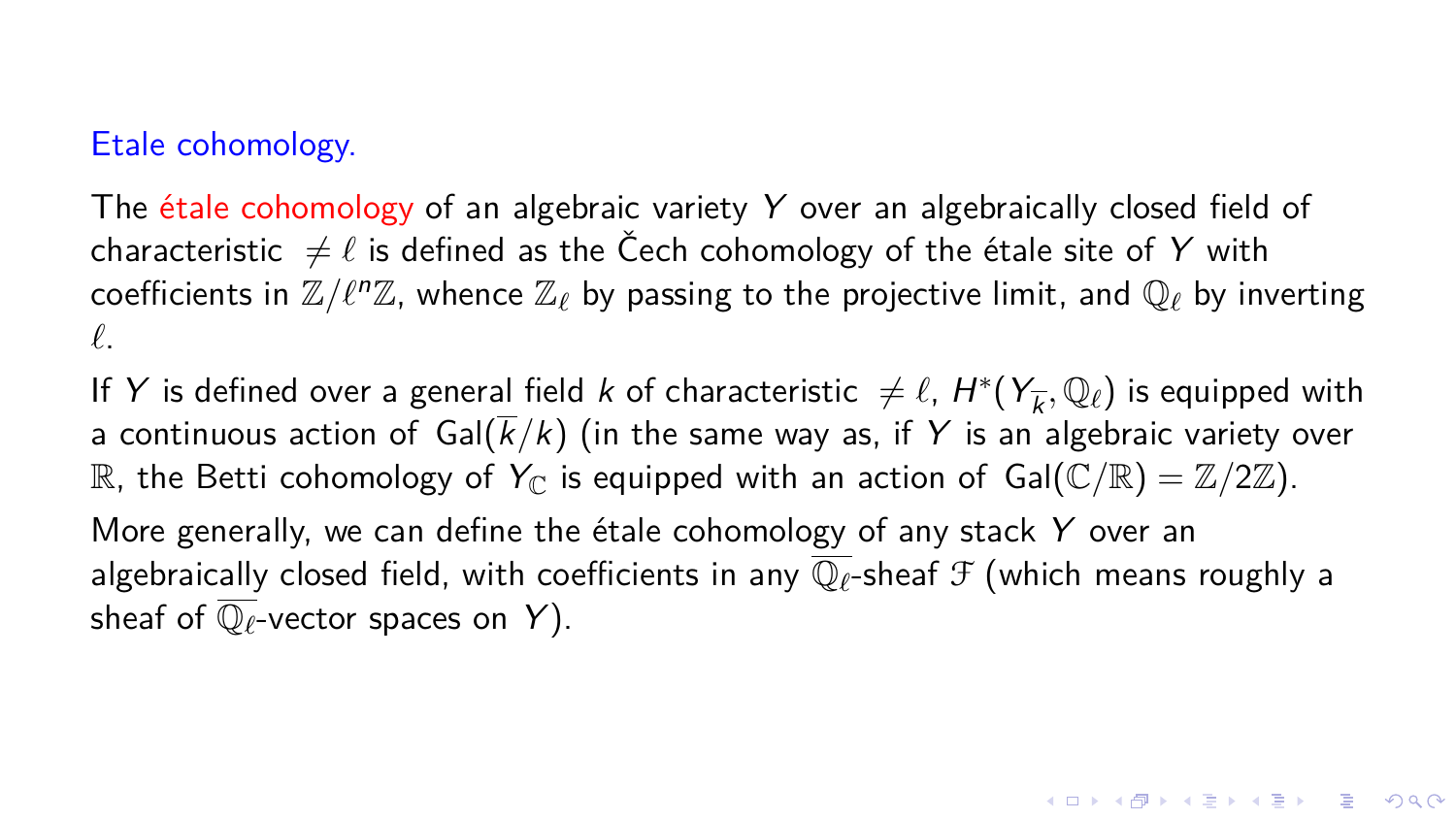#### Definition of the stack of shtukas.

For any scheme S over  $\mathbb{F}_q$  we recall that Frob<sub>S</sub> :  $S \to S$  is the morphism acting on functions by  $Frob_S^*(f) = f^q$ .

Let  $I$  be a finite set. We define  $\operatorname{\mathsf{Sht}}_I$  as the stack over  $\mathcal{X}^I$  whose "points" over a scheme S over  $\mathbb{F}_q$  (by which we mean morphisms  $S \to \text{Sht}_l$ ) classify shtukas, namely

- ► points  $(x_i)_{i \in I}$  :  $S \rightarrow X^I$ , called the legs of the shtuka,
- **a** G-principal bundle G over  $X \times S$ ,

 $\blacktriangleright$  an isomorphism

$$
\phi : \mathcal{G}\big|_{(X\times S)\smallsetminus (\bigcup_{i\in I}\Gamma_{x_i})}\stackrel{\sim}{\to}\big(\mathsf{Id}_X\times\mathsf{Frob}_S)^*(\mathcal{G})\big|_{(X\times S)\smallsetminus (\bigcup_{i\in I}\Gamma_{x_i})}
$$

where  $\Gamma_{\mathsf{x}_i} \subset \mathsf{X} \times \mathsf{S}$  denotes the graph of  $\mathsf{x}_i.$ 

It is a Deligne-Mumford stack (i.e. the automorphism groups of points are finite). The stack of shtukas without legs  $\mathsf{Sht}_\emptyset$  is equal to the groupoid  $\mathsf{Bun}_G(\mathbb{F}_q).$ Remark. Shtukas do not have analogues over number fields in general because nobody knows what  $(\operatorname{Spec}({\mathbb Z}))^I$  should be for  $\sharp I>1.$  Remarkably Scholze defined an analogue of local shtukas over  $\mathbb{Q}_p$ . **KORK EXTERNE PROVIDE**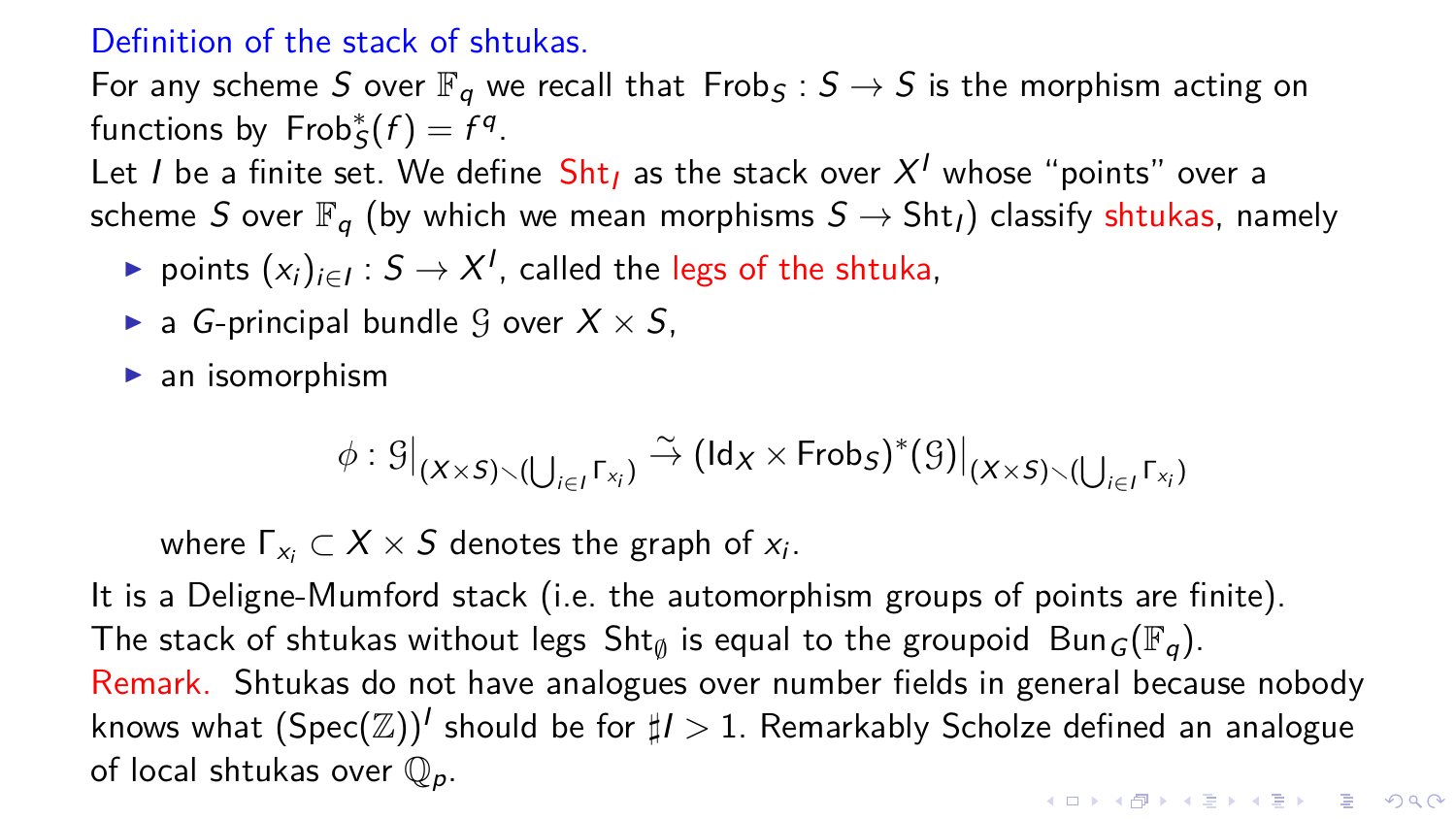## The geometric Satake equivalence.

We define  $\mathcal{M}_I$  as the stack over  $X^I$  whose points over a scheme  $S$  over  $\mathbb{F}_q$  classify

- ► points  $(x_i)_{i \in I} : S \to X^I$ ,
- $\blacktriangleright$   $G$ -principal bundles  $\mathcal G$  and  $\mathcal G'$  over the formal completion  $\widehat{X\times S}$  of  $X\times S$  along the union of the  $\Gamma_{\mathsf{x}_i}$ ,
- $\blacktriangleright$  an isomorphism

$$
\phi: \mathcal{G}|_{\widehat{X\times S}\smallsetminus (\bigcup_{i\in I}\Gamma_{x_i})}\stackrel{\sim}{\to} \mathcal{G}'|_{\widehat{X\times S}\smallsetminus (\bigcup_{i\in I}\Gamma_{x_i})}
$$

where  $\Gamma_{x_i}$  denotes the graph of  $x_i$ .

Thus  $\mathcal{M}_{I}(S)$  depends only on  $\bigcup_{i\in I}\mathsf{\Gamma}_{\mathsf{x}_{i}}$ .

Fusion of legs is what happens when some  $x_i$  become equal.

The geometric Satake equivalence associates to any finite set I and any finite dimensional  $\overline{\mathbb{Q}_\ell}$ -linear representation  $W$  of  $\widehat{G}^I$  a perverse sheaf  $\mathcal{S}_{I,W}$  on  $\mathcal{M}_I$ , which is functorial in W and compatible with the fusion of legs.

The obvious forgetful morphism  $\alpha: \mathsf{Sht}_{I} \to \mathcal{M}_{I}$  is smooth. We define a perverse sheaf  $\mathcal{F}_{I,W}$  on  $\mathsf{Sht}_I$  as the pull-back  $\alpha^*(\mathcal{S}_{I,W})$ .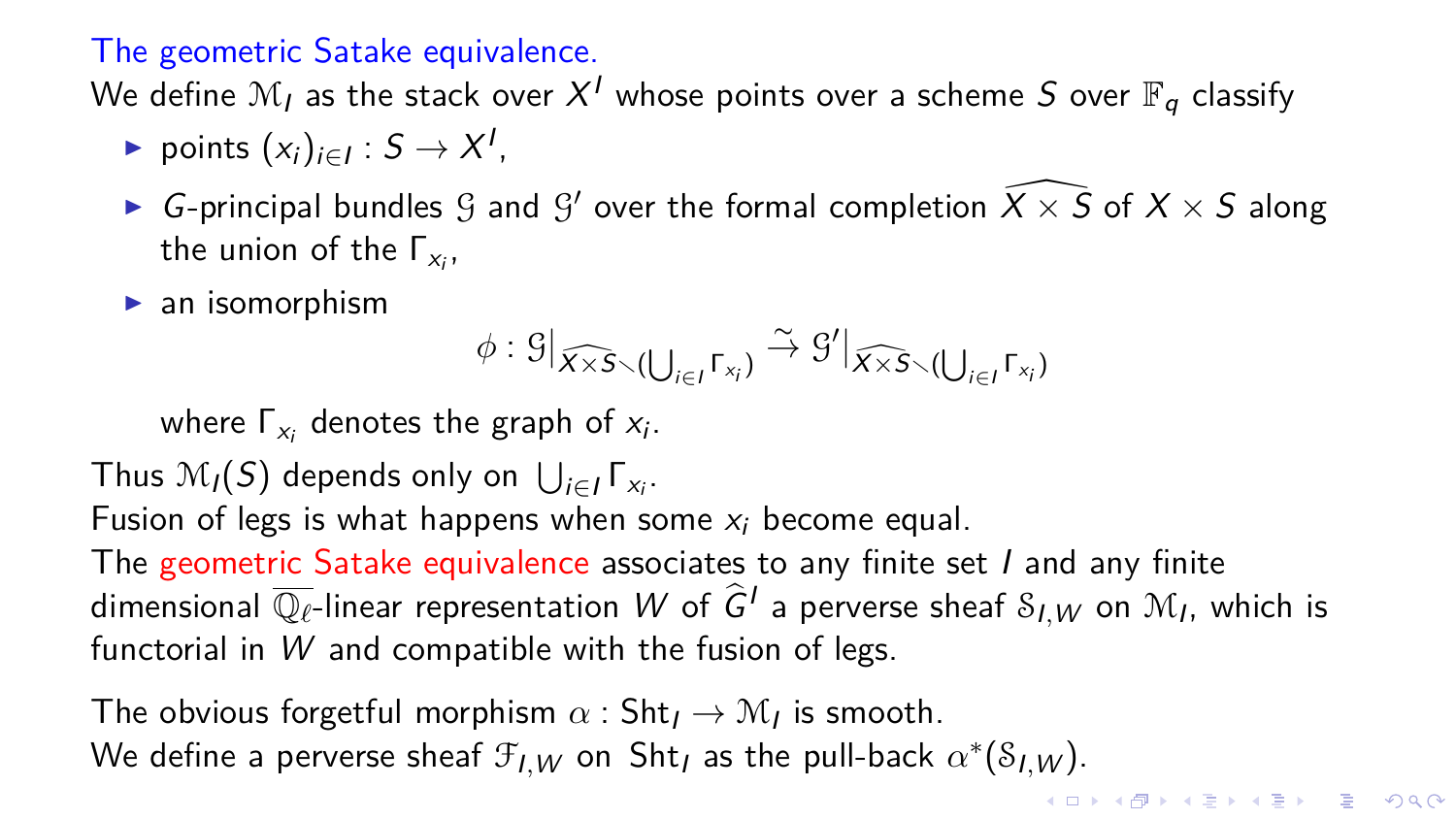## The  $\ell$ -adic cohomology of the stacks of shtukas.

We denote by  $H_{I,W}$  a  $\overline{\mathbb{Q}_\ell}$ -vector subspace of the  $\ell$ -adic cohomology with compact support of the fiber of  $\mathsf{Sht}_I$  over a geometric generic point of  $\mathsf{X}^I$  (or, in fact equivalently, over a geometric generic point of the diagonal  $X \subset X^I)$  with coefficients in  $\mathcal{F}_{I,W}$ . This subspace is defined by a technical condition of Hecke-finiteness. By the work of Cong Xue, it may equivalently be defined by a cuspidality condition, and it is of finite dimension over  $\overline{\mathbb{Q}_\ell}.$ 

We note that what matters is not the total space  $\text{Sht}_I$  but the morphism

$$
\begin{array}{c}\n\text{Sht}_I \\
\downarrow \\
X^I\n\end{array}
$$

(which associates to a shtuka the I-uple of its legs). The  $\overline{\mathbb{Q}_\ell}$ -vector space  $H_{I,W}$  is equipped with a continuous action of  $(Gal(\overline{F}/F))^I$ (thanks to partial Frobenius morphisms introduced by Drinfeld).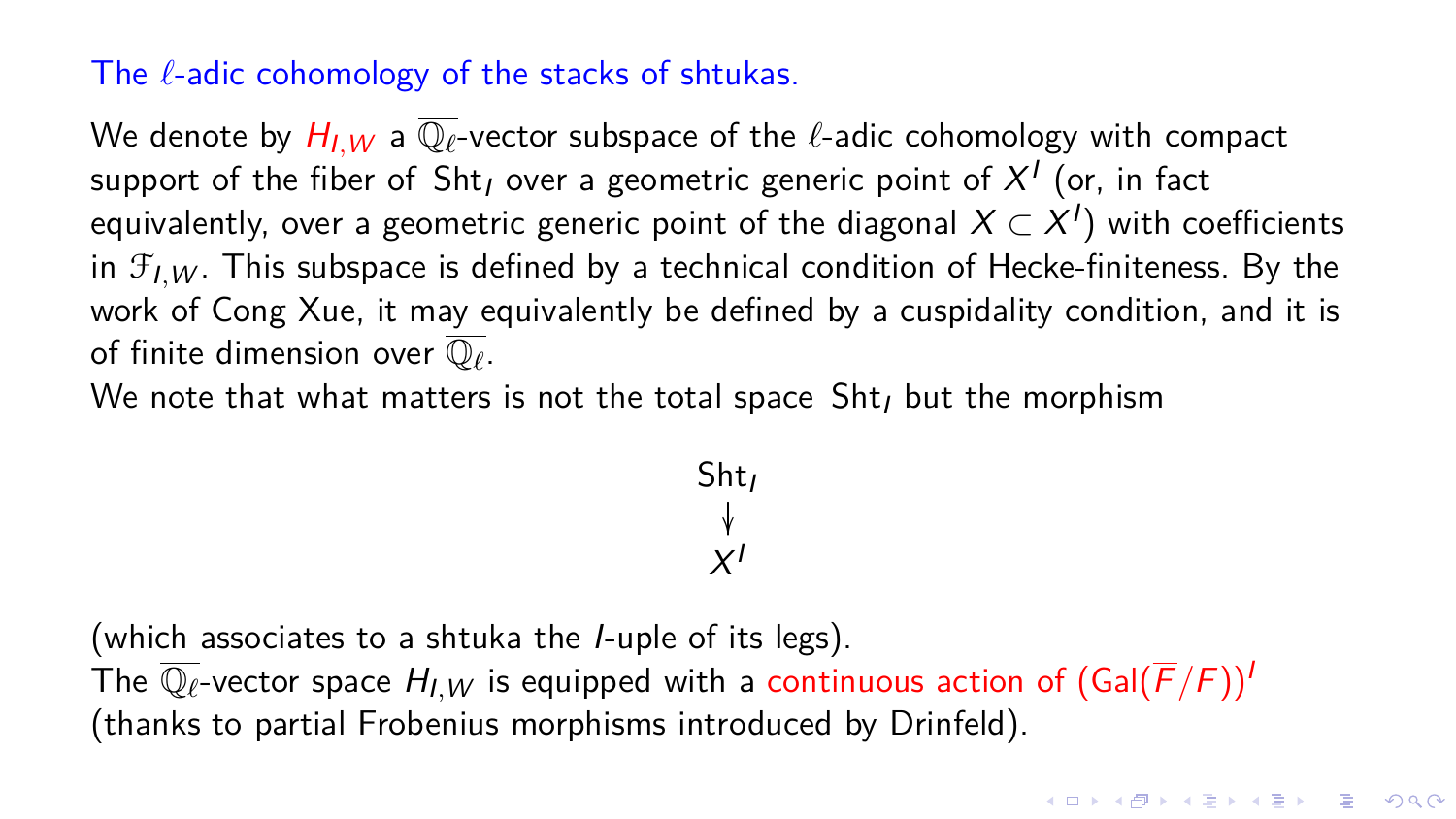The strategy to construct the algebra  $B$  of excursion operators.

When  $I = \emptyset$  and  $W = 1$  (the trivial one-dimensional representation), we have an isomorphism

$$
H_{\emptyset,1} \simeq C_c^{\text{cusp}}(\text{Bun}_G(\mathbb{F}_q), \overline{\mathbb{Q}_\ell}) = \mathfrak{Aut}
$$

because  $\mathsf{Sht}_\emptyset = \mathsf{Bun}_\mathcal{G}(\mathbb{F}_q)$ , and  $\mathcal{F}_{\emptyset, \mathbf{1}}$  is the constant sheaf  $\overline{\mathbb{Q}_\ell}.$ Thus we want to construct a decomposition

$$
H_{\emptyset,1}=\bigoplus_{\sigma}\mathfrak{H}_{\sigma}.
$$

The idea is to consider  $H_{\emptyset,1}$  as the "vector space of quantum states with zero particles" and  $H_{I,W}$  as the "vector space of quantum states with particles indexed by *I* with spins given by  $W$ ". Then the operators in  $\mathcal{B}\subset \mathsf{End}(H_{\emptyset,\mathbf{1}})$  are obtained by creating particles, making them interact, and annihilating them, as we shall see more precisely later.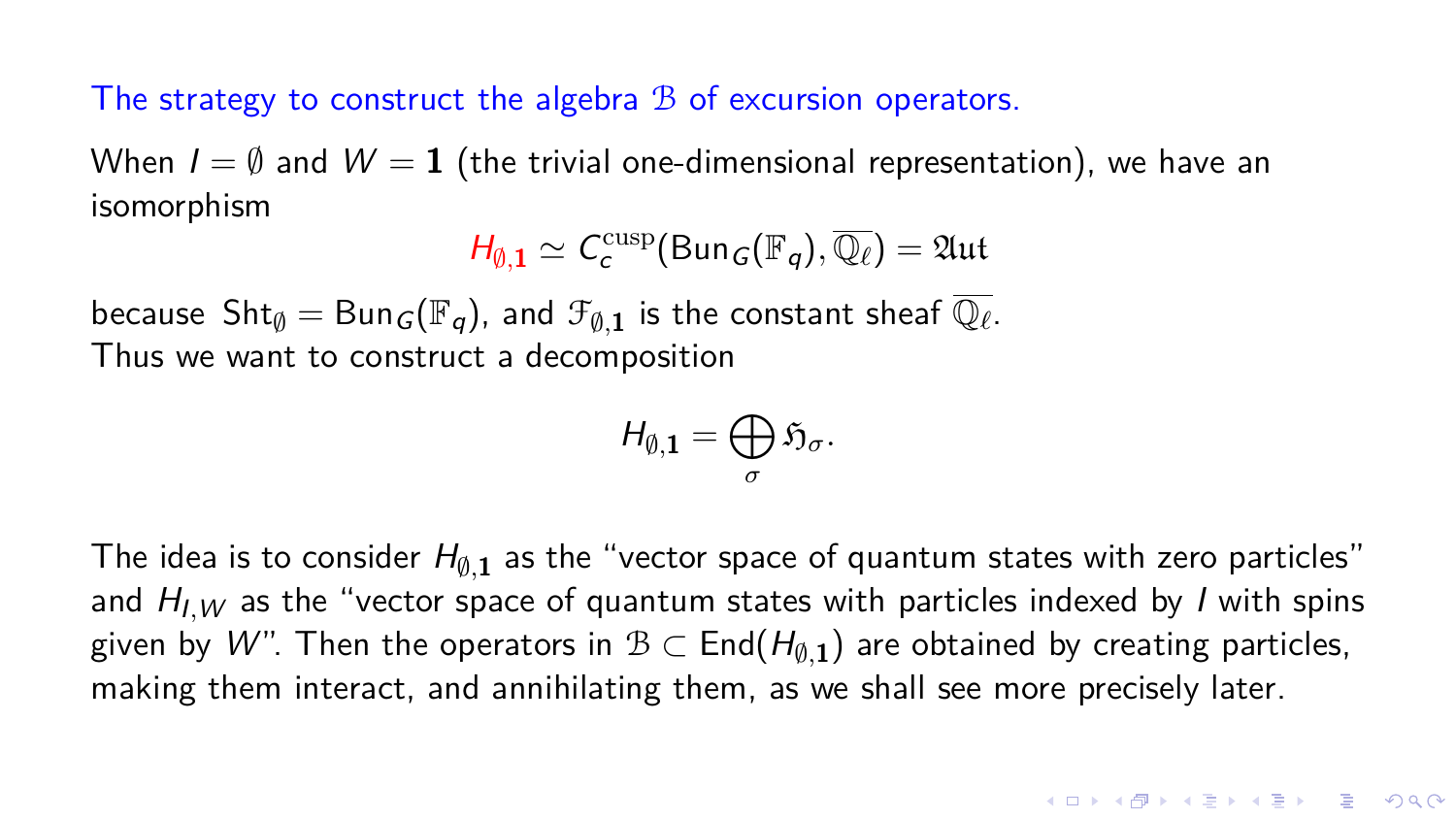# Properties of the  $H_{I\,W}$

a) Functoriality of  $H_{I\,W}$  in W

For any finite set I,

$$
W\mapsto H_{I,W}
$$

is a  $\overline{\mathbb{Q}_\ell}$ -linear functor from the category of representations of  $\widehat{G}^I$  to the category of representations of  $\mathsf{Gal}(\overline{F}/F)^{I}.$ This means that for any morphism

$$
u:W\to W^\prime
$$

of representations of  $\widehat{G}^I$ , we have a morphism

$$
\mathcal{H}(u): H_{I,W} \to H_{I,W'}
$$

**KORK ERKER ADAM ADA** 

of representations of  $\mathsf{Gal}(\overline{F}/F)^{I}.$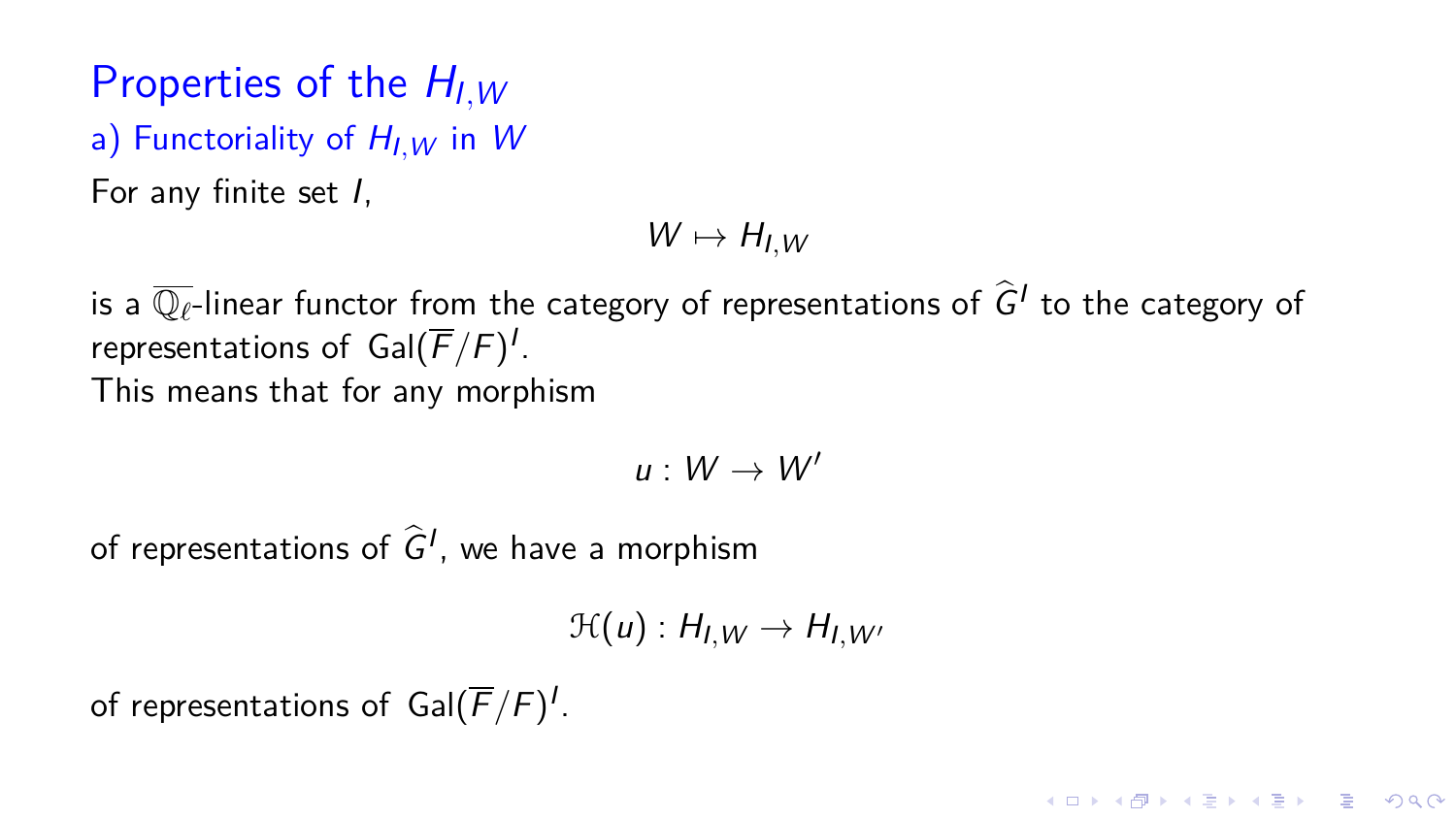## b) Fusion for the  $H_{I\,W}$

Fusion can be associated to any map  $\zeta : I \to J$  but we consider here only the case where J is a singleton, which we denote by  $\{0\}$ .

For any representation  $W$  of  $\widehat{G}^I$ , we have a fusion isomorphism, functorial in  $W$ ,

$$
H_{I,W}\overset{\sim}{\rightarrow} H_{\{0\},W_{\text{diag}}}
$$

where  $W_{\text{diag}}$  denotes the representation of  $\hat{G}$  on W obtained by composition with the diagonal morphism  $\widehat{G} \rightarrow \widehat{G}^I$ .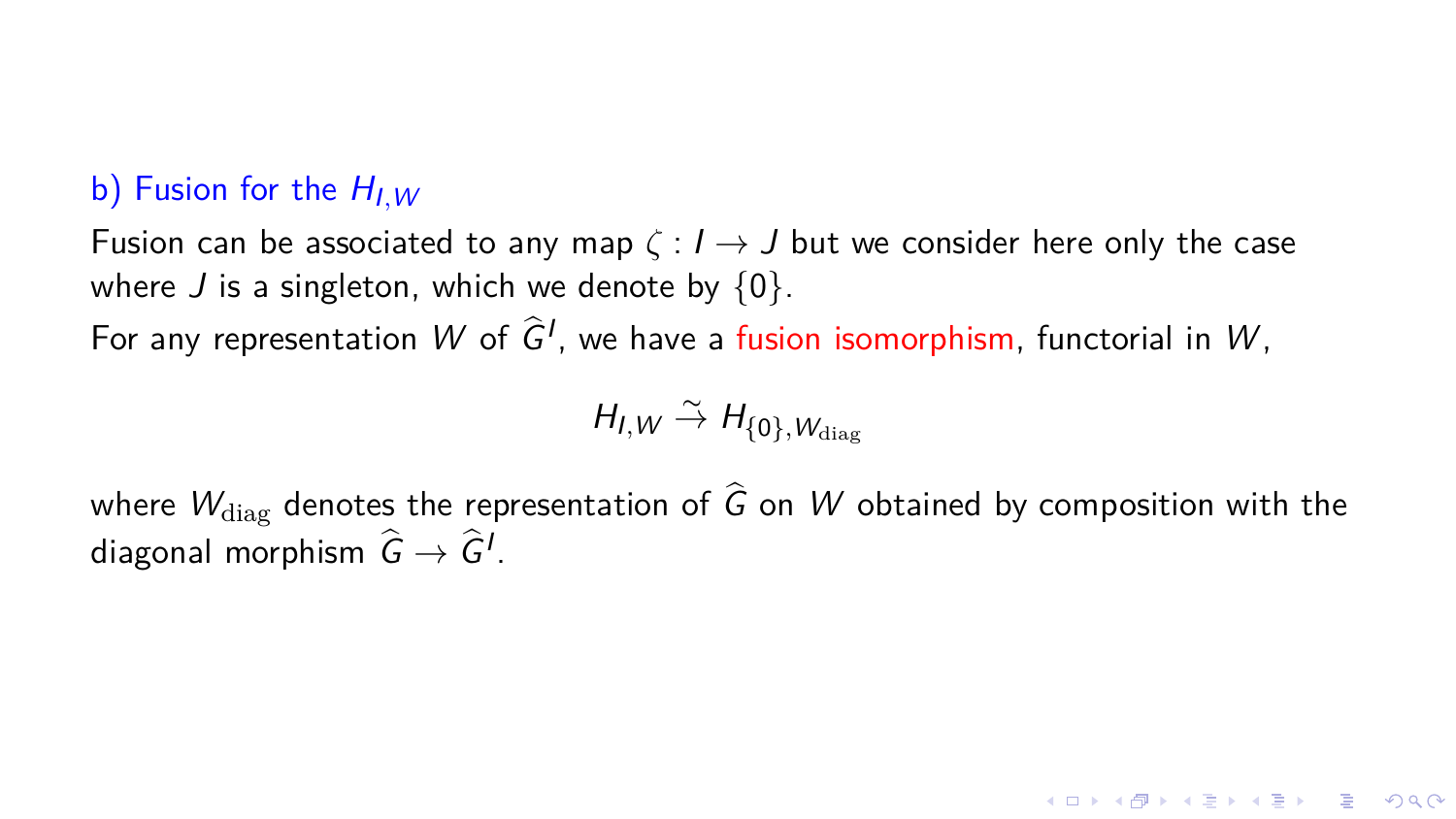Two examples of the fusion isomorphism of the previous slide.

If  $W_1$  and  $W_2$  are two representations of  $\hat{G}$ , we have the fusion isomorphism

$$
H_{\{1,2\},W_1\boxtimes W_2}\overset{\sim}{\rightarrow} H_{\{0\},W_1\otimes W_2}
$$

associated to the obvious map  $\{1,2\} \rightarrow \{0\}$ . We note the difference between  $W_1 \boxtimes W_2$  which is a representation of  $(\widehat{G})^2$  and  $W_1 \otimes W_2$  which is a representation of  $\widehat{G}$ .

 $\triangleright$  We have the fusion isomorphism

$$
H_{\emptyset,1}\overset{\sim}{\rightarrow}H_{\{0\},1}
$$

associated to the obvious map  $\emptyset \to \{0\}$  (the idea is that  $H_{\emptyset,\bf 1}$ , *resp.*  $H_{\{0\},\bf 1}$  is the cohomology of the stack of shtukas without legs, resp. with an inactive leg and that they are identical). Thus  $\mathfrak{Aut} = H_{\{0\},1}$  and we will use this equality in the next slide.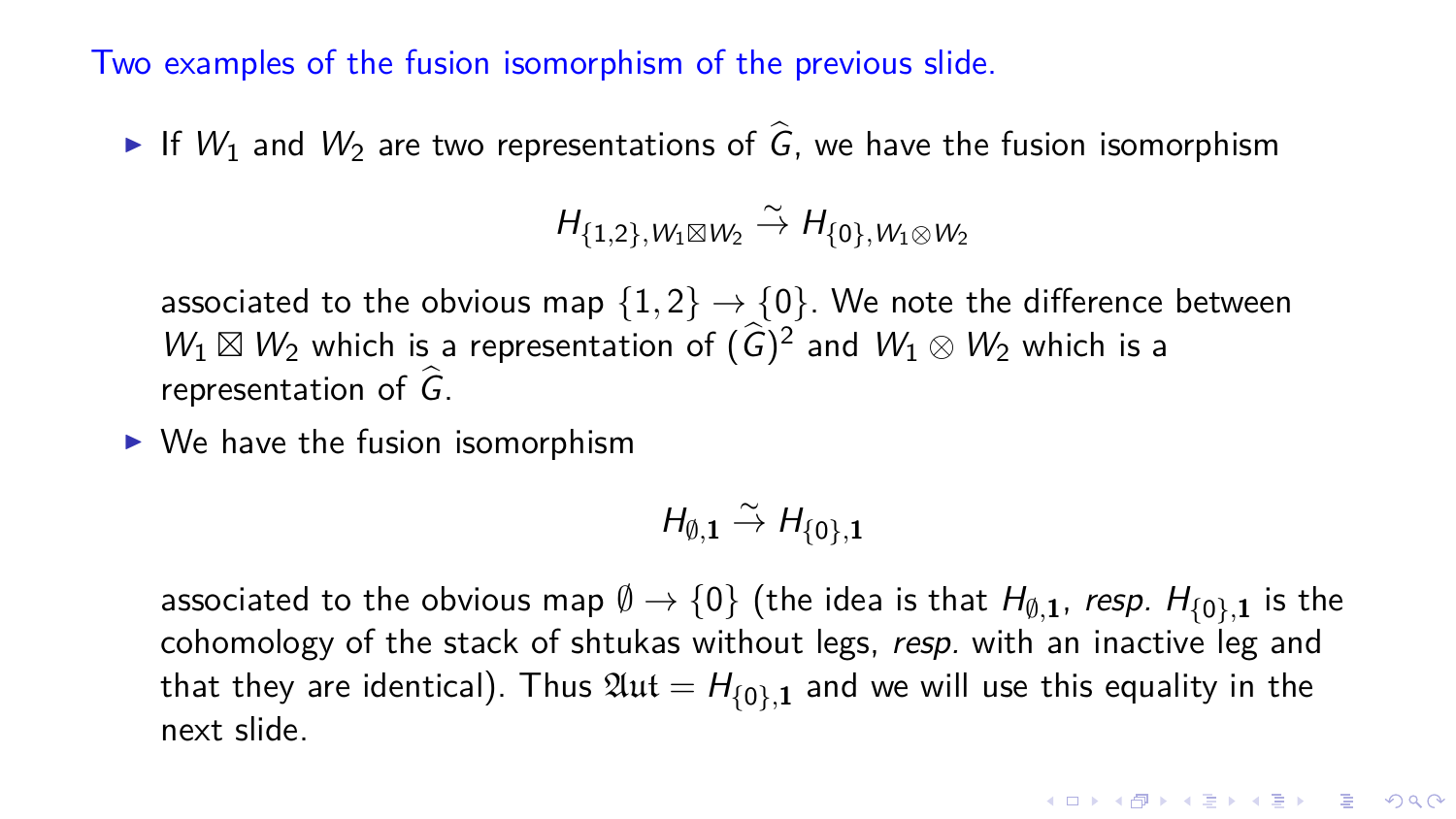Construction of the algebra B of excursion operators.

For any algebraic function  $f$  on  $\hat{G}\backslash\hat{G}^I/\hat{G}$  we can find a representation  $W$  of  $\hat{G}^I$  and  $x \in W$  and  $\xi \in W^*$  invariant by the diagonal action of  $\widehat{G}$  such that

<span id="page-34-0"></span>
$$
f((g_i)_{i\in I}) = \langle \xi, (g_i)_{i\in I} \cdot x \rangle. \tag{0.2}
$$

Let  $(\gamma_i)_{i\in I}\in$   $(\mathsf{Gal}(\overline{F}/F))^{I}.$  The excursion operator  $\mathsf{S}_{I,f,(\gamma_i)_{i\in I}}$  of  $H_{\{0\},\mathbf{1}}=\mathfrak{Aut}$  is defined as the composition

$$
H_{\{0\},\mathbf{1}} \xrightarrow{\mathcal{H}(x)} H_{\{0\},W_{\text{diag}}} \xrightarrow{\text{fusion}} H_{I,W} \xrightarrow{(\gamma_i)_{i\in I}} H_{I,W} \xrightarrow{\text{fusion}} H_{\{0\},W_{\text{diag}}} \xrightarrow{\mathcal{H}(\xi)} H_{\{0\},\mathbf{1}}
$$

where  $W_{\text{diag}}$  is the diagonal representation of  $\hat{G}$  on W, and  $x : \mathbf{1} \to W_{\text{diag}}$  and  $\xi : W_{\text{diag}} \to \mathbf{1}$  are considered here as morphisms of representations of  $\widehat{G}$ . We show easily that the construction above does not depend on the choice of W *,* x*, ξ* satisfying [\(0.2\)](#page-34-0).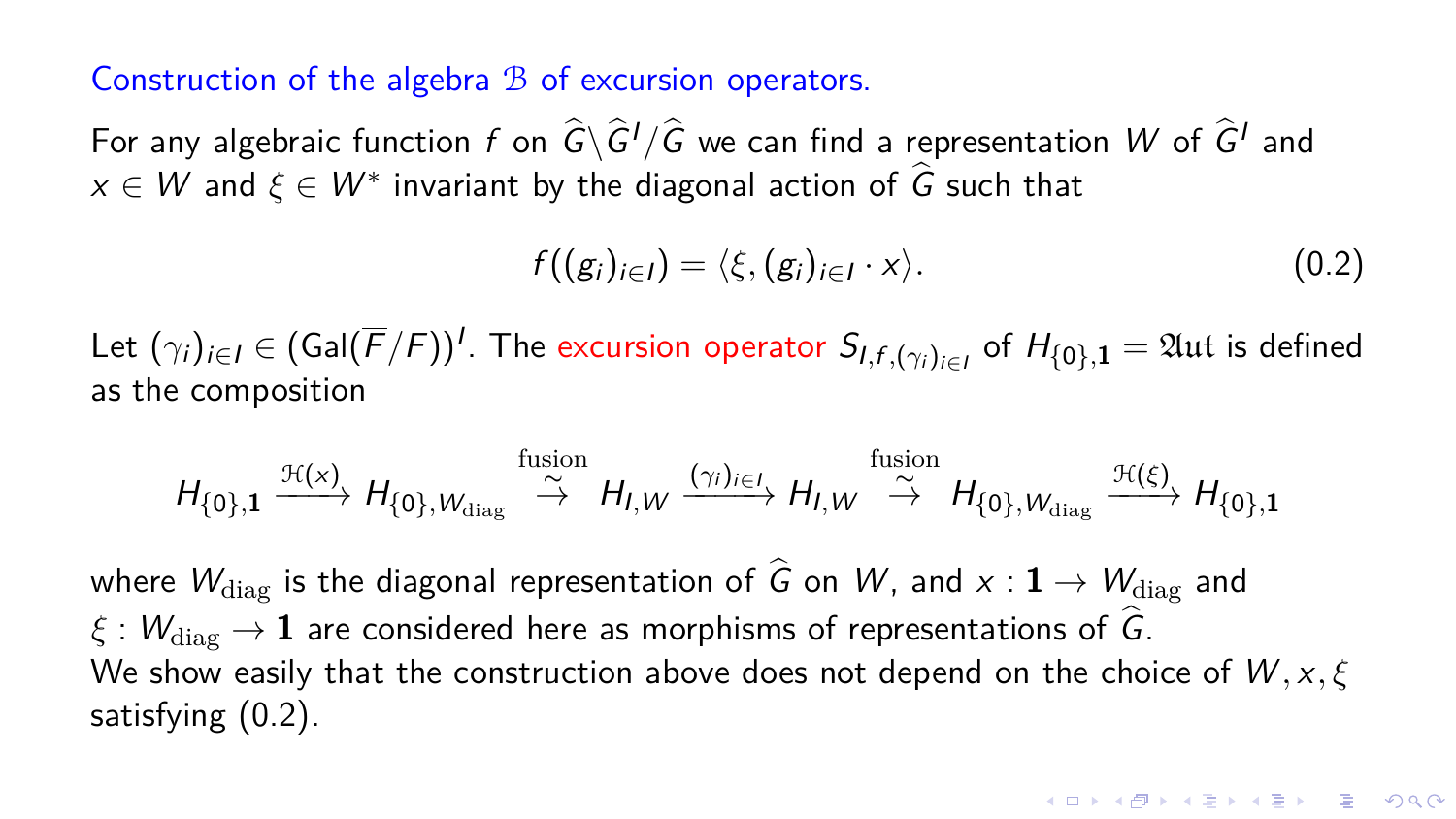Construction of the decomposition of the theorem.

Thanks to the properties of the  $H_{I,W}$  explained in the previous slides we show that

1) the algebra B of endomorphisms of  $H_{\{0\},\mathbf{1}} = \mathfrak{Aut}$  generated by the  $S_{I,f,(\gamma_i)_{i\in I}}$ when *I*,  $f$  and  $(\gamma_i)_{i\in I}$  vary is commutative and the  $\mathcal{S}_{I,f,(\gamma_i)_{i\in I}}$  satisfy some natural relations,

2) for any character  $\nu$  of B there is a unique Langlands parameter  $\sigma$  such that for any  $I, f$  and  $(\gamma_i)_{i \in I}$ ,

$$
\nu(S_{I,f,(\gamma_i)_{i\in I}})=f((\sigma(\gamma_i))_{i\in I}).
$$

Since  $\mathcal B$  is commutative we have a canonical spectral decomposition  $H_{\{0\}, \mathbf 1}=\bigoplus_\nu \mathfrak H_\nu$ where the sum is taken over characters  $\nu$  of  $\mathcal{B}$  (in other words  $\mathfrak{H}_{\nu}$  is a generalized eigenspace for the elements of  $\mathcal{B}$ ). Associating to  $\nu$  a unique Langlands parameter  $\sigma$  as in 2) we deduce the decomposition  $H_{\{0\},\mathbf{1}}=\bigoplus_\sigma\mathfrak{H}_\sigma$  we wanted to construct.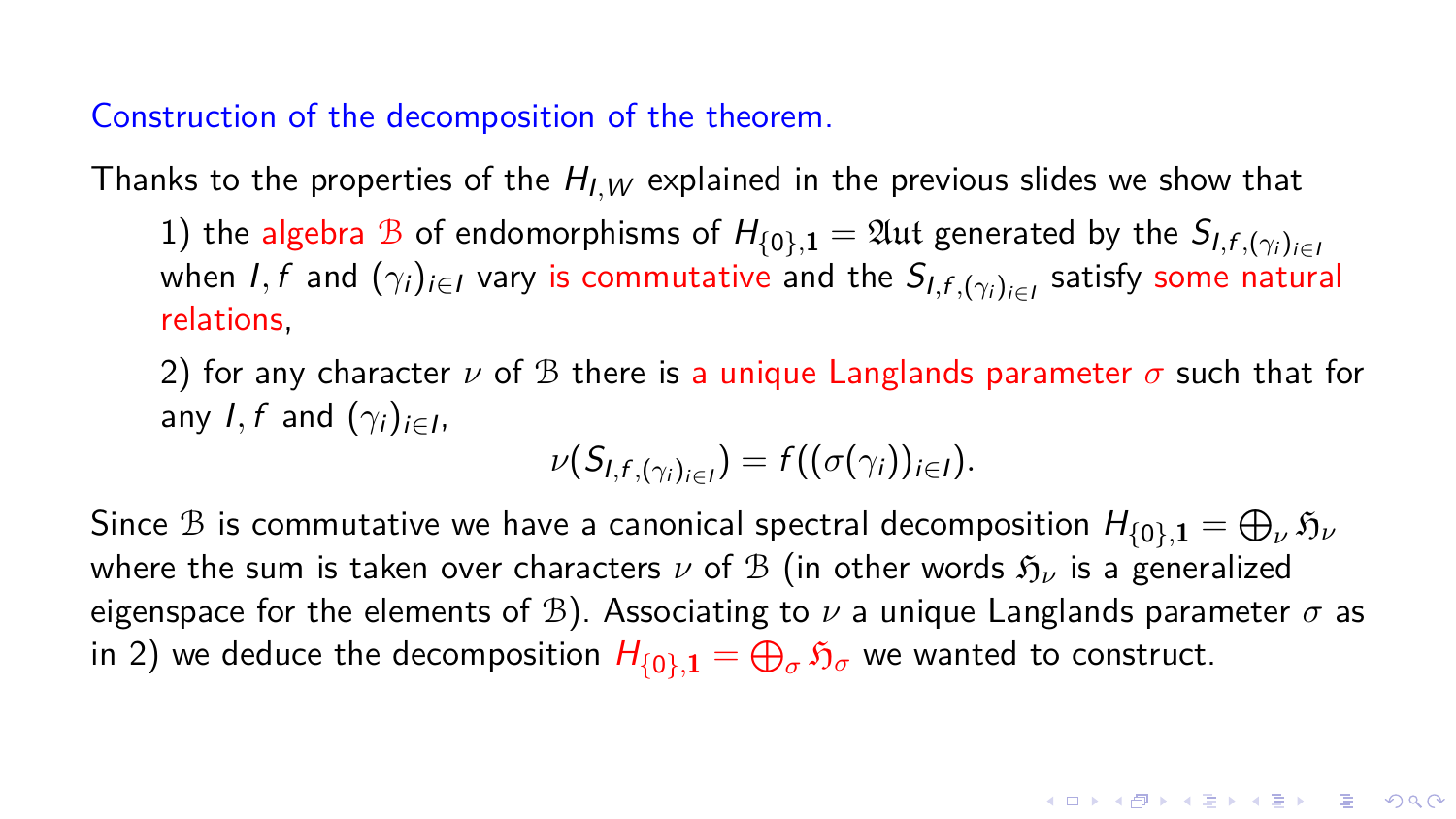Compatibility with the Satake isomorphism and end of the proof of the theorem.

The unramified Hecke operators are particular cases of excursion operators. Indeed let V be an irreducible representation of  $\hat{G}$ . We take

$$
I = \{1, 2\}
$$
 and  $f : (g_1, g_2) \mapsto \text{Tr}_V(g_1 g_2^{-1})$  as a function on  $\hat{G} \backslash \hat{G}' / \hat{G}$ .

By a geometric argument (computing the intersection of algebraic cycles in the stack of shtukas) we show that for any closed point  $v$ ,

 $T_{V, v} = S_{\{1, 2\}, f, (\text{Frob}_v, 1)}.$ 

This equality plays an important role in technical arguments, and it justifies the compatibility of the decomposition with Satake isomorphism at closed points  $v$  of X.

The theorem is proven. Now I explain an heuristics which goes farther and unveils, a posteriori, why the construction of excursion operators worked.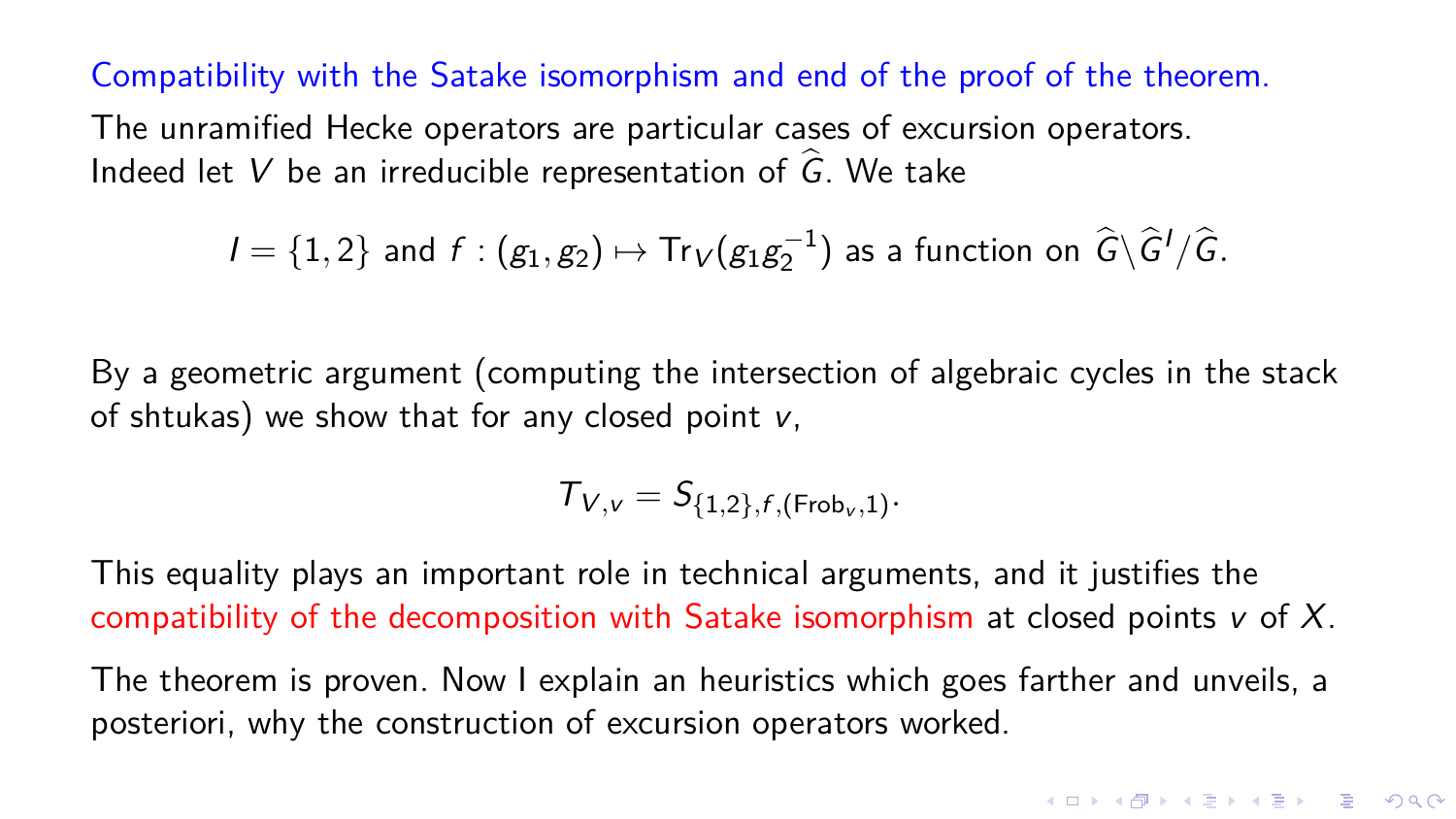The Arthur-Kottwitz heuristics for the  $H_{I,W}$  is that for every  $\sigma$  there exists a  $\overline{\mathbb{Q}_\ell}$ -linear representation  $\mathfrak{A}_{\sigma}$  of its centralizer  $S_{\sigma} \subset \widehat{G}$ , so that

$$
H_{I,W} \stackrel{?}{=} \bigoplus_{\sigma} \left( \mathfrak{A}_{\sigma} \otimes W_{\sigma'} \right)^{S_{\sigma}}
$$

where  $S_\sigma$  acts diagonally and  $W_{\sigma^I}$  is the representation of  $\mathsf{Gal}(\overline{F}/F)^I$  obtained by composition of the representation  $W$  of  $\widehat{G}^I$  with the morphism  $\sigma^I$  : Gal $(\overline{F}/F)^I\to\widehat{G}^I.$ Taking  $I=\emptyset$  and  $W=\mathbf{1}$ ,  $H_{\emptyset,\mathbf{1}}\stackrel{?}{=} \bigoplus_{\sigma} \big( \mathfrak{A}_{\sigma} \big)^{S_{\sigma}}$  should be the decomposition  $H_{\emptyset,{\bf 1}}=\bigoplus_{\sigma}\mathfrak{H}_{\sigma}$  of the theorem. Thus in this heuristics the excursion operator  $S_{l,f,(\gamma_i)_{i\in I}}$ should act on the subspace  $\mathfrak{H}_\sigma = \left( \mathfrak{A}_\sigma \right)^{S_\sigma}$  of  $H_{\emptyset, \bm 1} \simeq H_{\{0\}, \bm 1}$  by the composition

$$
\left(\mathfrak{A}_{\sigma}\otimes\mathbf{1}\right)^{S_{\sigma}}\xrightarrow{{\rm Id}_{\mathfrak{A}_{\sigma}}\otimes \times}\left(\mathfrak{A}_{\sigma}\otimes W\right)^{S_{\sigma}}\xrightarrow{{\rm Id}_{\mathfrak{A}_{\sigma}}\otimes (\sigma(\gamma_{i}))_{i\in I}}\left(\mathfrak{A}_{\sigma}\otimes W\right)^{S_{\sigma}}\xrightarrow{{\rm Id}_{\mathfrak{A}_{\sigma}}\otimes \xi}\left(\mathfrak{A}_{\sigma}\otimes\mathbf{1}\right)^{S_{\sigma}}
$$

i.e. by multiplication by the scalar  $\langle \xi,(\sigma(\gamma_i))_{i\in I}\cdot x\rangle=f((\sigma(\gamma_i))_{i\in I})$  and  $\mathfrak{H}_\sigma$  should be the eigenspace of the excursion operators for this system of eigenvalues.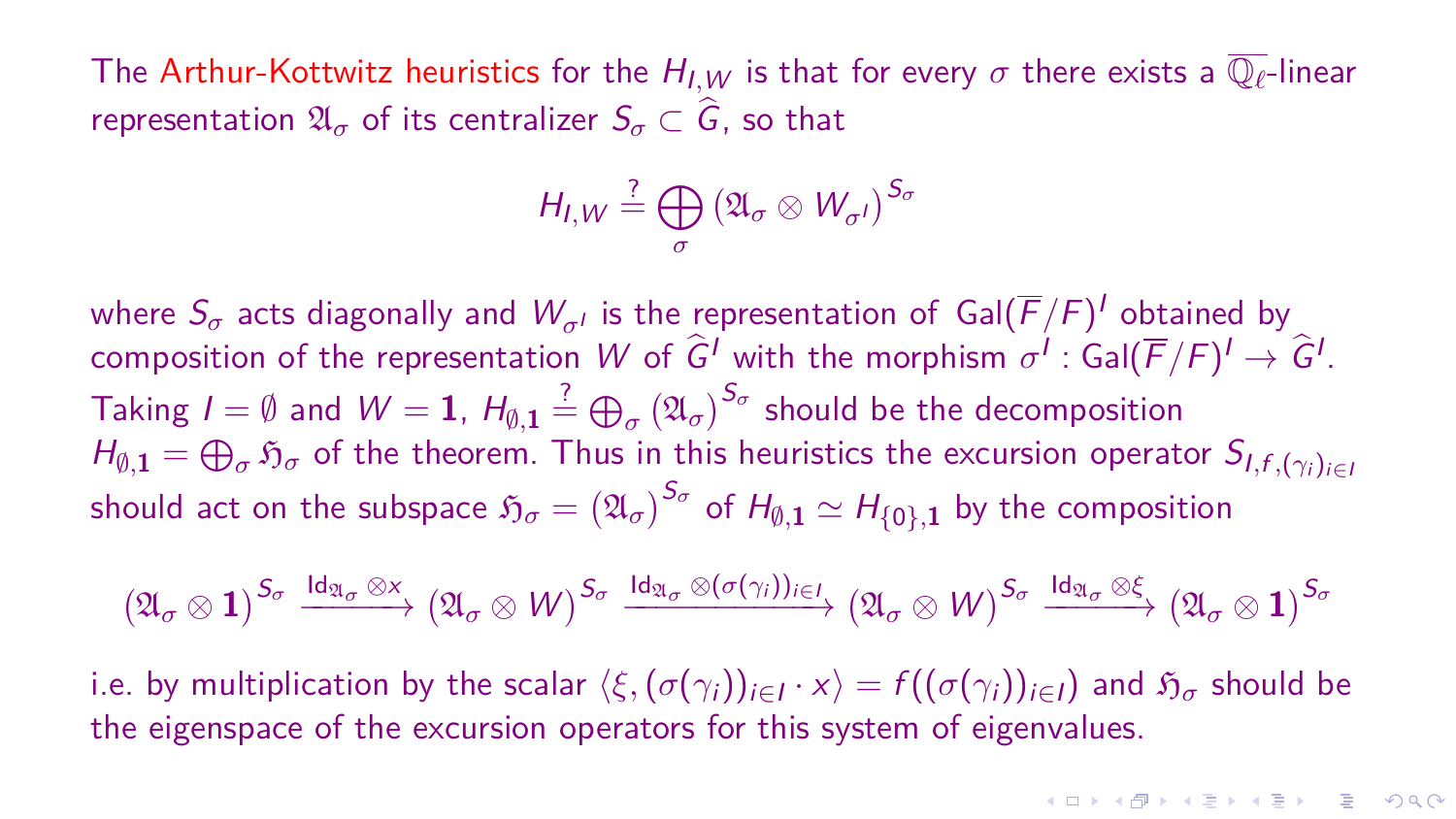## A construction proposed by Drinfeld.

We do not know the previous heuristics. For example we only know that  $\mathfrak{H}_{\sigma}$  is a generalized eigenspace for the excursion operators (there could perhaps be nilpotents in the algebra  $B$ ).

Nevertheless, thanks to an idea of Drinfeld we can even obtain something close to the Arthur-Kottwitz heuristics. Let Reg be the left regular representation of  $\widehat{G}$  (i.e. the action by left translation of  $\hat{G}$  on the vector space of all algebraic functions on  $\hat{G}$ ). We can endow H{0}*,*Reg with

a) a structure of  $\theta$ -module on the "space" S of morphisms  $\sigma$ : Gal( $\overline{F}/F$ )  $\rightarrow \widehat{G}$ , b) an action of  $\widehat{G}$  compatible with conjugation by  $\widehat{G}$  on S.

This gives rise to a 0-module on the "stack" S/ $\widehat{G}$  of Langlands parameters and  $\mathfrak{A}_{\sigma}$ should be the fiber of this  $\mathcal{O}-$ module at  $\sigma$ . It would be equipped with an action of the centralizer  $S_{\sigma}$ , which is the automorphism group of  $\sigma$  in  $\mathcal{S}/\widehat{G}$ . Xinwen Zhu and I prove this works over elliptic  $\sigma$  (which means that  $S_{\sigma}$  is finite).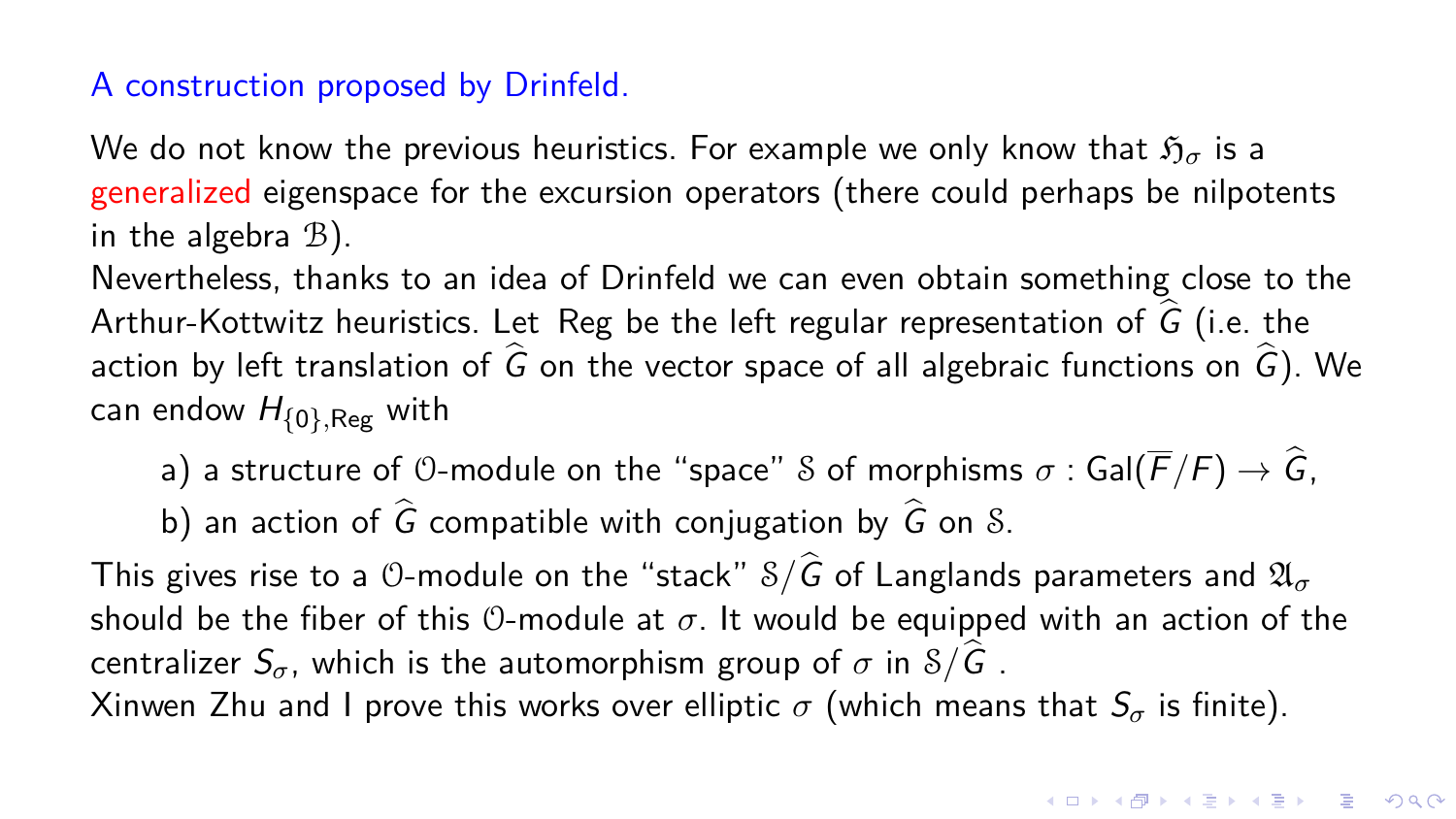## A joint work with Alain Genestier.

In the main theorem the canonical decomposition

$$
C_c^{\text{cusp}}(\text{Bun}_{G,N}(\mathbb{F}_q), \overline{\mathbb{Q}_\ell}) = \bigoplus_{\sigma} \mathfrak{H}_{\sigma}, \qquad (0.3)
$$

is preserved by all Hecke operators, including ramified Hecke operators (not defined in this talk) at closed points  $v$  in  $N$ .

The theorem gives the compatibility with the Satake isomorphism at closed points in  $X \setminus N$  but does not say how the action on  $\mathfrak{H}_{\sigma}$  of ramified Hecke operators at closed points v in N is related to *σ*.

In a joint work with Alain Genestier, we construct a local parameterization up to semisimplification and show a local-global compatibility at all closed points. It implies that in the decomposition above, for any closed point  $v \in N$ , the semisimplification of  $\sigma|_{\mathsf{Gal}(\overline{F_v}/F_v)}$  depends only on the character by which the center of the algebra of ramified Hecke operators at v acts on  $\mathfrak{H}_{\sigma}$ .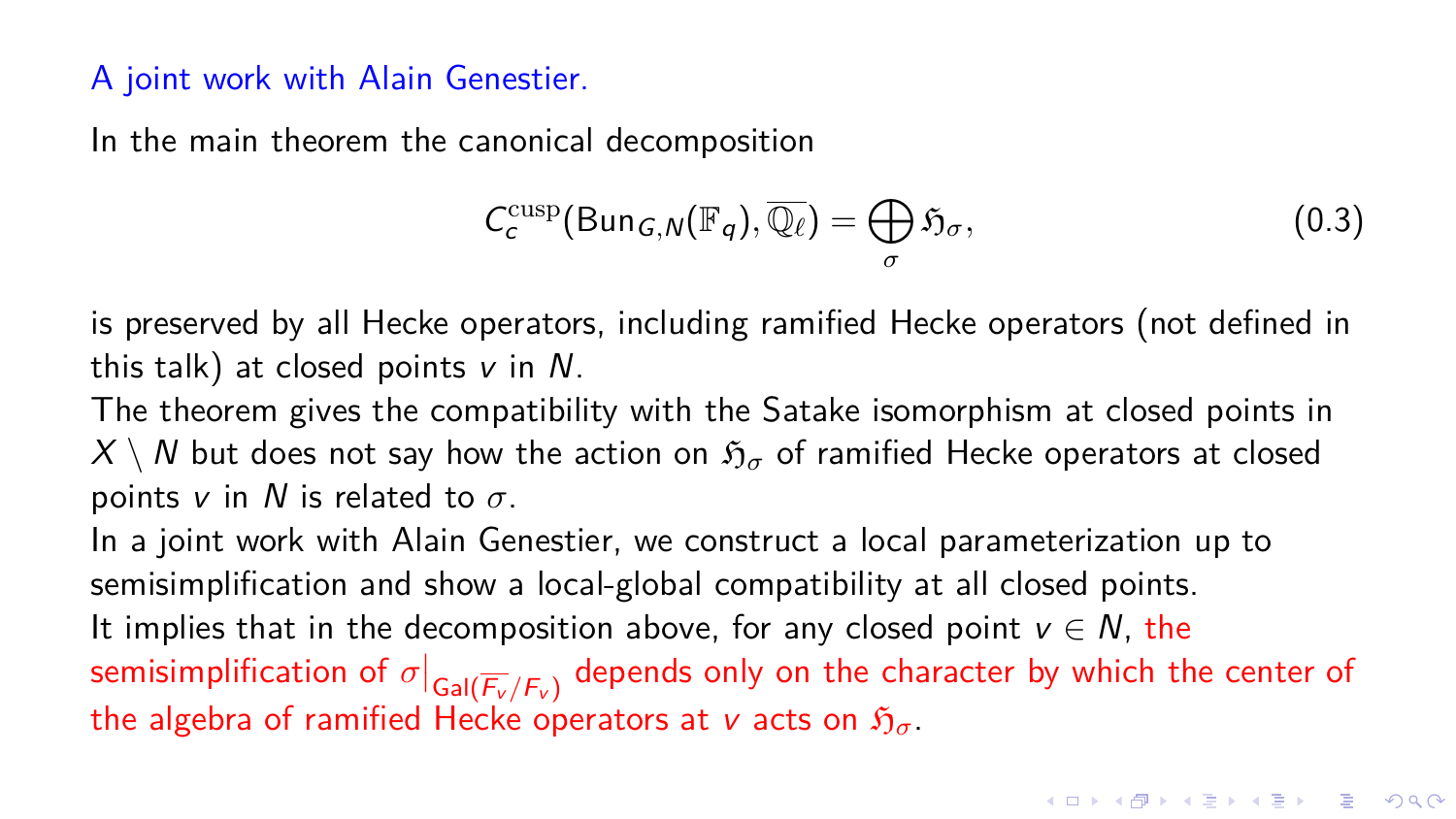## Some open questions.

1) In this work we construct a decomposition  $\mathfrak{Aut}=\bigoplus_{\sigma}\mathfrak{H}_{\sigma}$  but we are not able to compute multiplicities of the  $\mathfrak{H}_{\sigma}$  as modules over the Hecke algebras (we are not even able to show that they are nonzero). Arthur has conjectured a formula for them. The trace formula methods allow to prove some cases (Drinfeld, Laumon, Laurent Lafforgue, Ngo Bao Chau, Lau, Ngo Dac Tuan and the work of Arthur for classical groups). Alain Genestier and I plan to use the methods explained here to study the internal structure of the local L-packets and the structure of the multiplicity formulas. 2) We hope that all Langlands parameters  $\sigma$  which appear in this decomposition come from elliptic Arthur parameters. This would imply the Ramanujan-Petersson conjecture for all reductive groups over function fields. We even hope that there is a decomposition of the vector space of all discrete automorphic forms indexed by elliptic Arthur parameters.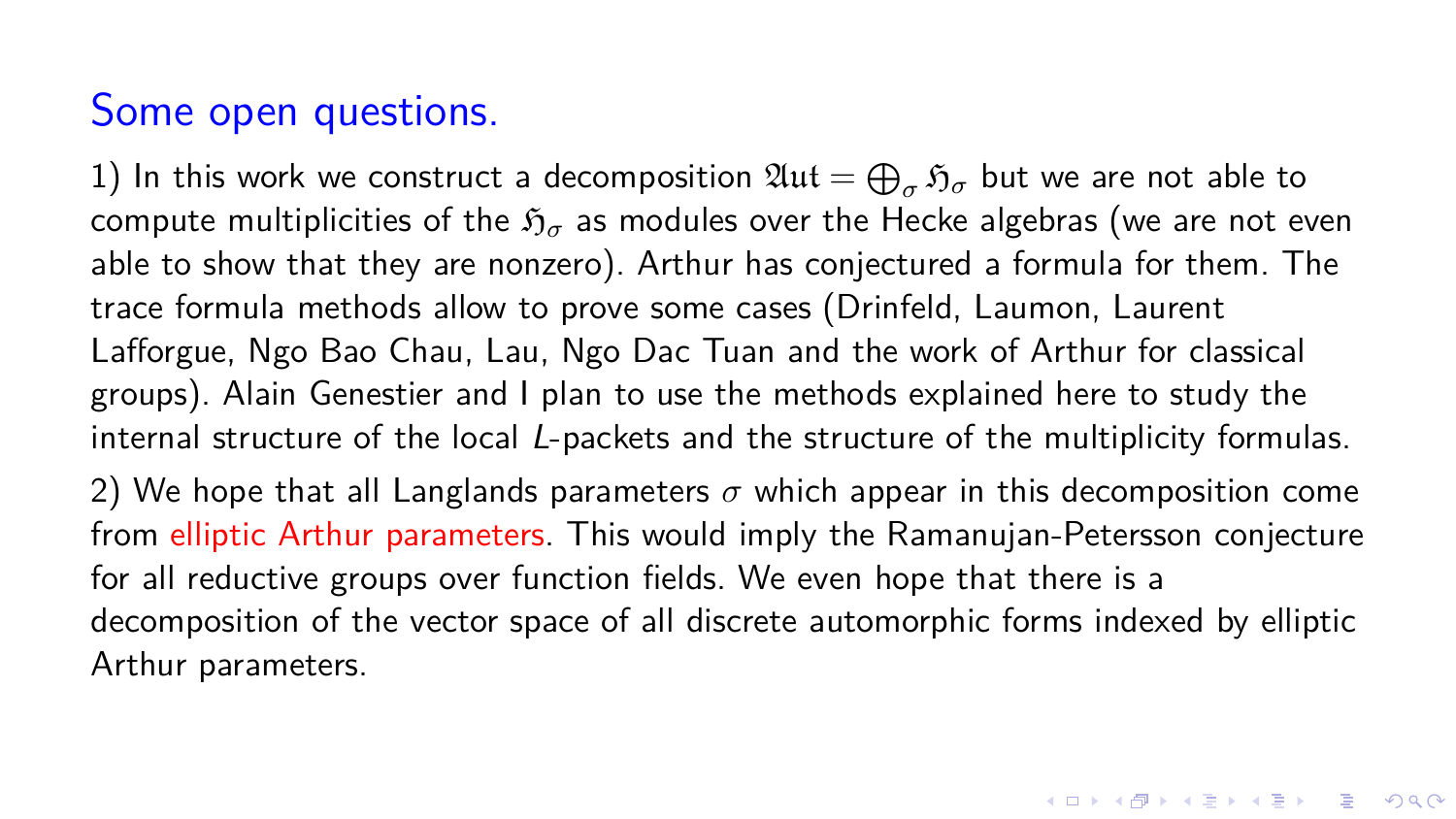3) We hope that the decomposition

$$
C_c^{\text{cusp}}(\text{Bun}_{G,N}(\mathbb{F}_q), \overline{\mathbb{Q}_\ell}) = \bigoplus_{\sigma} \mathfrak{H}_{\sigma}
$$

is defined over  $\overline{O}$  (instead of  $\overline{O_{\ell}}$ ) and is independent on  $\ell$  and on the embedding Q ⊂ Q*`* . The question makes sense because in a recent article Drinfeld defines the set of Langlands parameters  $\sigma$  independently of  $\ell$ .

We could prove this is true if we knew how to construct the excursion operators in a motivic way (then the  $\sigma$  would be motivic Langlands parameters).

Grothendieck motives form a Q-linear category and unite all *`*-adic cohomologies for different  $\ell$  : a motive is a piece of "universal cohomology" of a variety.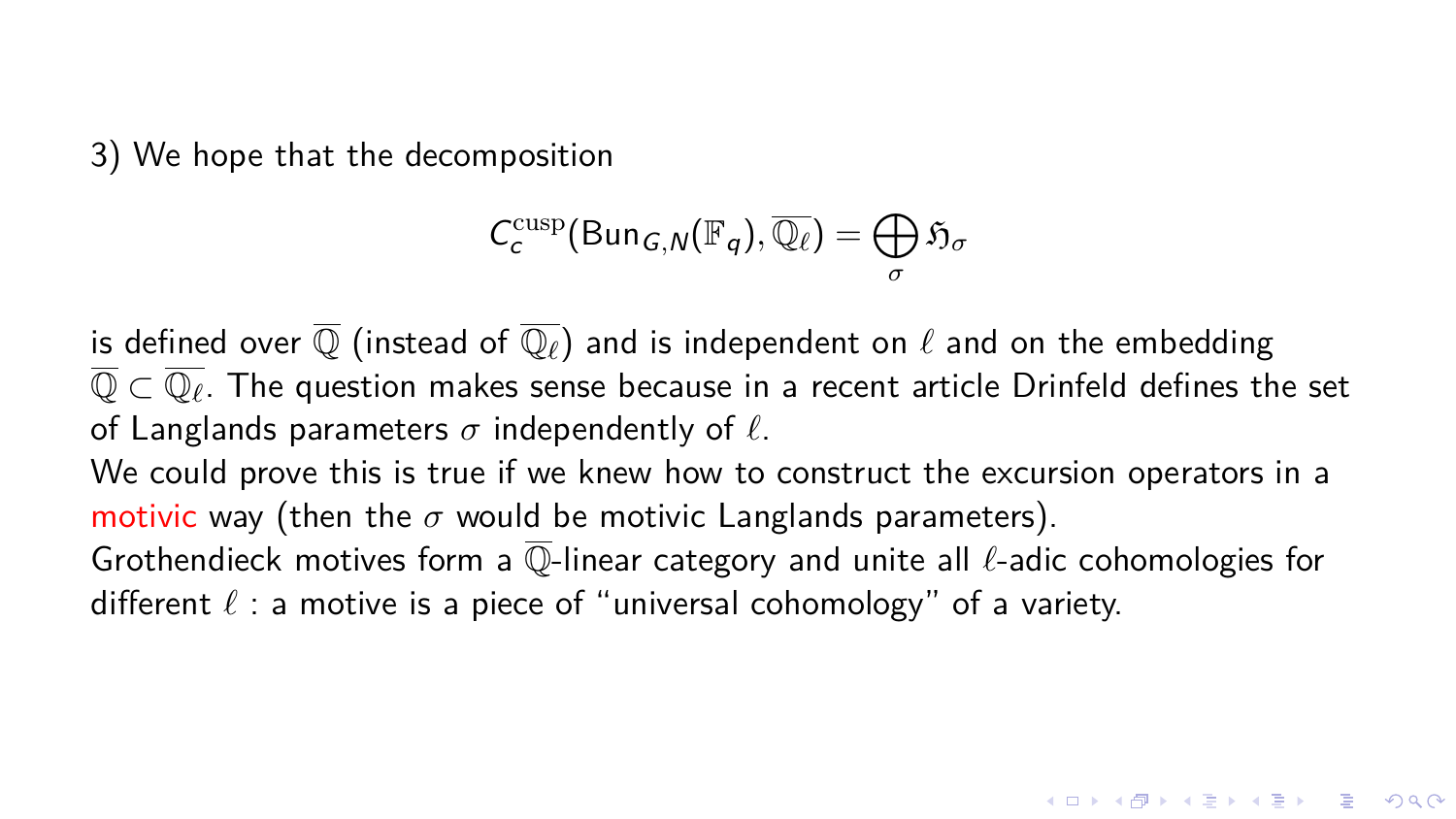Related works (it is not possible to quote all of them).

1) The work of Böckle, Harris, Khare, and Thorne on potential automorphy and the work of Zhiwei Yun and Wei Zhang on shtukas and L-functions were explained at this conference. A work of Liang Xiao and Xinwen Zhu clarified in particular the Eichler-Shimura relations (a technical tool not explained in this talk).

2) Finkelberg, Lysenko and Gaitsgory studied the metaplectic case of the  $\ell$ -adic geometric Langlands program. In particular the metaplectic variant of the geometric Satake equivalence is used to extend the main theorem of this talk to the metaplectic case.

3) An important work of Gaitsgory in the geometric Langlands program for D-modules shows that, when X is a curve over  $\mathbb C$ , the  $\infty$ -category D-mod(Bun<sub>G</sub>) of D-modules over <code>Bun</code> $_G$  admits a spectral decomposition along the stack <code>LocSys</code> $_{\widehat{G}}$  of <code>G-local</code> systems over  $X.$  Arinkin and Gaitsgory defined a  $\infty$ -category of 0-modules over systems over X. Arinkin and Gaitsgory defined a  $\infty$ -category of  $\mathcal O$ -modules over LocSys $_{\widehat G}$  to which <code>D-mod(Bun $_G$ )</code> should be equivalent. Many progresses were made<br>also in the ramified situation and the local geometric Langlands program, and in the also in the ramified situation and the local geometric Langlands program, and in the quantum geometric Langlands program.

4) Gaitsgory and Lurie used ideas related to fusion to prove Weil's conjecture on Tamagawa numbers over function fields.